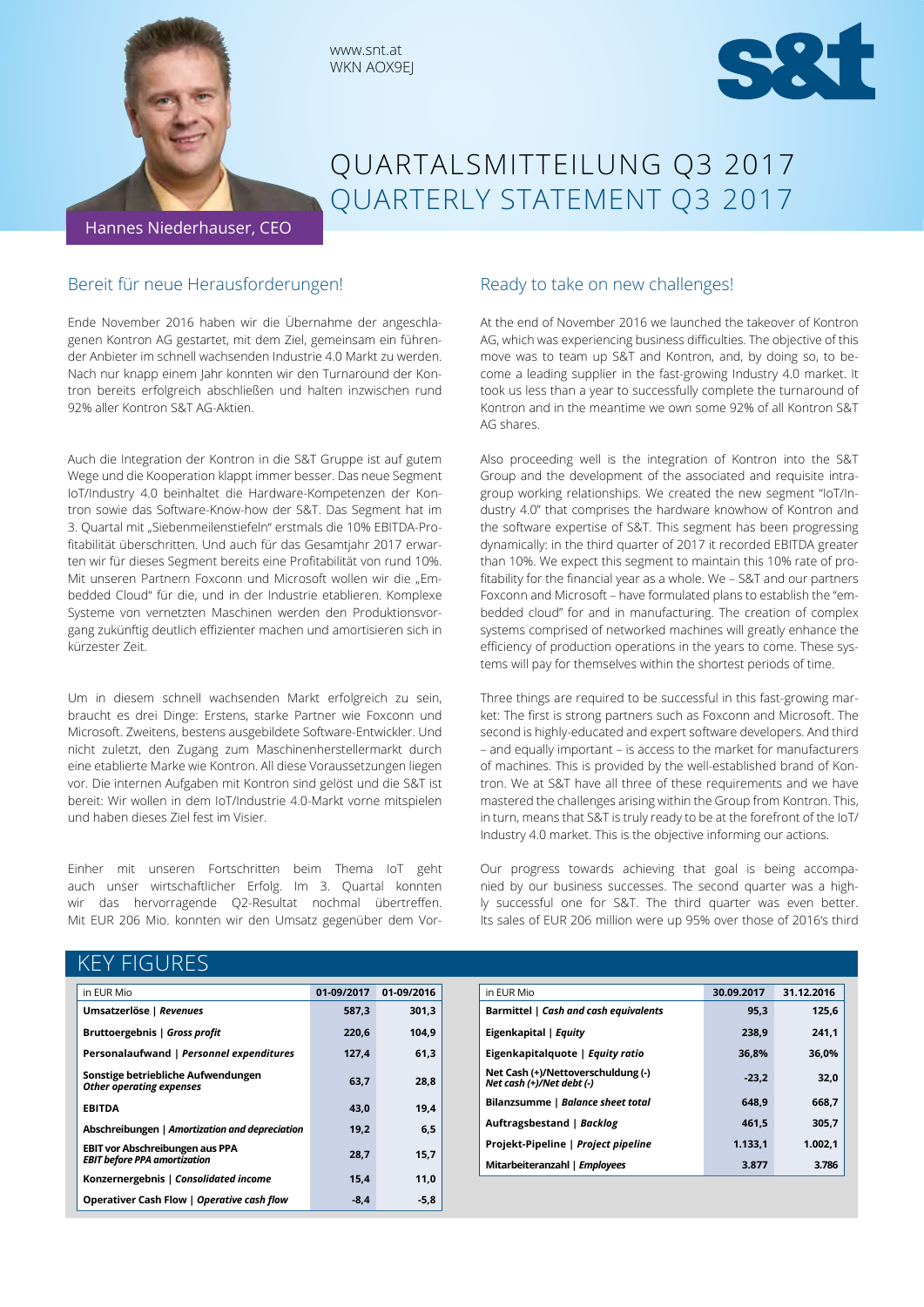jahresquartal um 95% steigern, die Profitabilität (EBITDA) übertraf mit EUR 15,8 Mio. das Vorjahr mit 151% sogar um mehr als das Doppelte. Im Q3 lag unsere EBITDA-Marge somit mittlerweile bei 7,7%. Die Steigerungen basieren nicht nur auf der Erstkonsolidierung der Kontron, auch gegenüber dem Vorquartal wurden der Umsatz um 4% und das EBITDA um 6% gesteigert.

Basierend auf unserer guten Positionierung werden wir sogar noch einen Zahn zulegen: Für das Gesamtjahr 2017 bestätigen wir unser Umsatzziel von zumindest EUR 860 Mio., die ursprüngliche Ergebnisprognose eines EBITDA von über EUR 50 Mio. heben wir auf EUR 60 Mio. an. Zudem bestätigen wir unser geplantes Wachstum auf EUR 1 Mrd. Umsatz im Geschäftsjahr 2018. Wir sind bereit für neue Herausforderungen, um im Bereich "Internet of Things/Industrie 4.0" eine führende Rolle einzunehmen!

Hannes Niederhauser CEO S&T AG

quarter. An even greater rise – of 151% - was reported in profitability. The third quarter of 2017's EBITDA came to EUR 15.8 million – thus represented a more than doubling on a y-on-y basis. Q3 2017's EBIT-DA margin amounted to 7.7%. These increases are not solely based on the initial consolidation of Kontron. The third quarter of 2017's sales and EBITDA were up 4% and 6% respectively over those of the previous quarter.

Our strong position will enable us to ramp up our results even further. We are confirming the target that we had set for sales in financial year 2017 as a whole of at least EUR 860 million. Our original forecast for EBITDA for 2017 had been for it to exceed EUR 50 million. We are now putting this in concrete terms: EBITDA will amount in financial year 2017 to EUR 60 million. We are also confirming our plan to leverage our growth into sales of EUR 1 billion in 2018. We are thus ready to take on the new challenges that are arising in the Internet of Things/Industry 4.0 segment, and, by doing so, to play a leading role in this market!

Hannes Niederhauser CEO S&T AG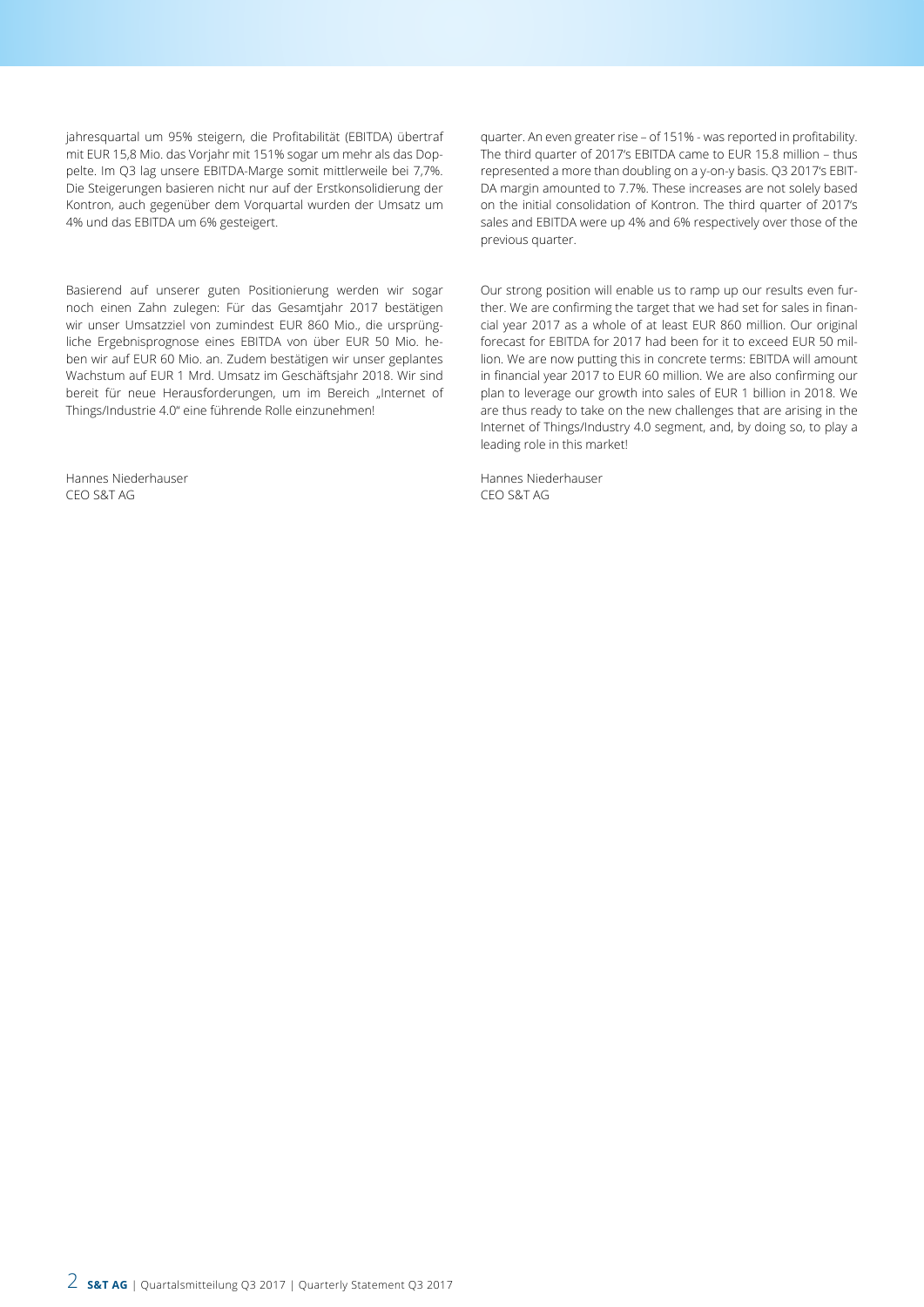### S&T AG nach neun Monaten mit starkem Umsatz- und Ergebniswachstum

Nach neun Monaten des Geschäftsjahres 2017 konnte die S&T Gruppe sowohl den Umsatz, im Wesentlichen durch die Einbeziehung der Kontron Gruppe, als auch die Profitabilität gegenüber dem Vorjahreszeitraum erneut steigern. Das Umsatzwachstum betrug hierbei rund 95%. Gleichzeitig konnten die wesentlichen Ergebniskennziffern weiter erhöht und verbessert werden. Das EBITDA konnte mit 121% abermals überproportional gesteigert werden, was sich auch in einer Verbesserung des Konzernergebnisses von 40% niederschlägt.

Der Umsatz stieg gegenüber dem Vorjahreszeitraum 2016 von EUR 301,3 Mio. auf EUR 587,3 Mio., was zu einem Anstieg des Bruttoergebnisses von EUR 104,9 Mio. auf EUR 220,6 Mio. führte. Dies entspricht einer Bruttomarge von 37,6% (Vj.: 34,8%). Der Grund dafür liegt im Wesentlichen in einem höheren Anteil von hochpreisigen Produkten in den Segmenten "IoT Solutions" und "Embedded Systems".

Auf Grund der gestiegenen Bruttomarge und der umgesetzten Kostensenkungsmaßnahmen insbesondere in der Kontron Gruppe konnte das EBITDA auf EUR 43,0 Mio. (Vj.: EUR 19,4 Mio.) gesteigert werden. Andererseits erhöhten sich Aufwendungen für Abschreibungen, auch resultierend aus der Kaufpreisallokation der Kontron Gruppe sowie dem Anstieg der Abschreibungen auf aktivierte Entwicklungskosten und sonstige immaterielle Vermögensgegenstände, signifikant auf EUR 19,2 Mio. (Vj.: EUR 6,5 Mio.). Dies führte insgesamt zu einem Konzernergebnis von EUR 15,4 Mio. (Vj.: EUR 11,0 Mio.). Der Gewinn je Aktie stieg trotz der durchgeführten Sachkapitalerhöhung zum Erwerb von Aktien ehemaliger Kontron AG Aktionäre auf 24 Cent (Vj.: 22 Cent).

### Neue Segmentierung auf Grund der Kontron Übernahme; alle Segmente operativ positiv

Auf Grund der neu gewählten Segmentierung gliedert sich die S&T Gruppe in nachstehende Segmente:

- "IT Services": dieses Segment beinhaltet die ehemaligen S&T Segmente "Services DACH" und "Services EE";
- "IoT Solutions": hier sind die ehemaligen S&T Segmente "Appliances Security" und "Appliances Smart Energy" sowie Teile der Kontron Gruppe enthalten;
- "Embedded Systems": dieses Segment wurde neu geschaffen und beinhaltet insbesondere die Tätigkeiten der Kontron Gruppe in Nordamerika.

Zum Gesamtumsatz trug das Segment "IT Services" 41,1%, das Segment "IoT Solutions" 37,2% und das Segment "Embedded Systems" rund 21,7% bei. Das EBITDA des Segments "IT Services" stieg gegenüber den Ergebnissen des Jahres 2016 der Segmente "Services DACH" und "Services EE" von EUR 8,0 Mio. auf EUR 8,2 Mio. Im Segment "IoT Solutions" erhöhte sich das EBITDA von EUR 11,4 Mio. auf EUR 21,0 Mio. Auf das neu geschaffene Segment "Embedded Systems" entfiel ein EBITDA von EUR 13,7 Mio., für welches dementsprechend noch keine Vergleichswerte vorliegen.

# S&T AG: nine months of strong growth in sales and earnings

During the first nine months of financial year 2107, the S&T Group realized further rises in sales – with this largely being due to the consolidation of the Kontron Group – and in profitability on y-on-y basis. Sales grew at 95% rate. All other key indicators also increased and improved. Up 121%, EBITDA staged another rise that outpaced sales. This, in turn, manifested itself in the jump in consolidated income, which increased by 40%.

Sales rose from the period of comparison in 2016's EUR 301.3 million to 2017's EUR 587.3 million. This caused gross earnings to rise from EUR 104.9 million to EUR 220.6 million and corresponds to a gross margin of 37.6% (PY: 34.8%). The prime driver of this improvement was the increase in the share of sales stemming from the high-price products supplied by the "IoT Solutions" and "Embedded Systems" segments.

The increase in gross margin joined with the implementation of cost-cutting measures – with this particularly applying to the Kontron group – in causing EBITDA to rise from the previous year's EUR 19.4 million to 2017's EUR 43.0 million. Countervailing this was the increase in amortization. These resulted from purchase price allocations comprising the Kontron group and from rises in amortization on capitalized development costs and amortization on other intangible assets. Depreciation and amortization increased substantially to EUR 19.2 million (PY: EUR 6.5 million). The net total of these changes was consolidated income of EUR 15.4 million (PY: EUR 11.0 million). Notwithstanding the capital increase through consideration – occasioned by the purchasing of shares held by former shareholders of Kontron AG, earnings per share climbed to 24 cents (PY: 22 cents).

### Reclassification of segments caused by the acquistion of Kontron; all segments operating in the black

The reclassification of the segments resulted in the following ones:

- "IT Services": comprises the former "Services Germany, Austria and Switzerland" and "Services EE" segment;
- "IoT Solutions": comprises the former "Appliances Security" and "Appliances Smart Energy" segment and, as well, part of the Kontron Group;
- "Embedded Systems": this new created segment is largely comprised of the Kontron Group's activities in North America.

Of total sales, the "IT Services" segment contributed 41.1%; "IoT Solutions", 37.2%; and "Embedded Systems", 21.7%. The "IT Services" segment's EBITDA rose from 2016's figure – comprised of the results of the former "Services Germany, Austria and Switzerland" and "Services EE" segments of EUR 8.0 million – to this year's EUR 8.2 million. The "IoT Solutions" segment's EBITDA increased from EUR 11.4 million to EUR 21.0 million. The newly-created "Embedded Systems" segment realized an EBITDA of EUR 13.7 million. No figures of comparison yet exist for this segment.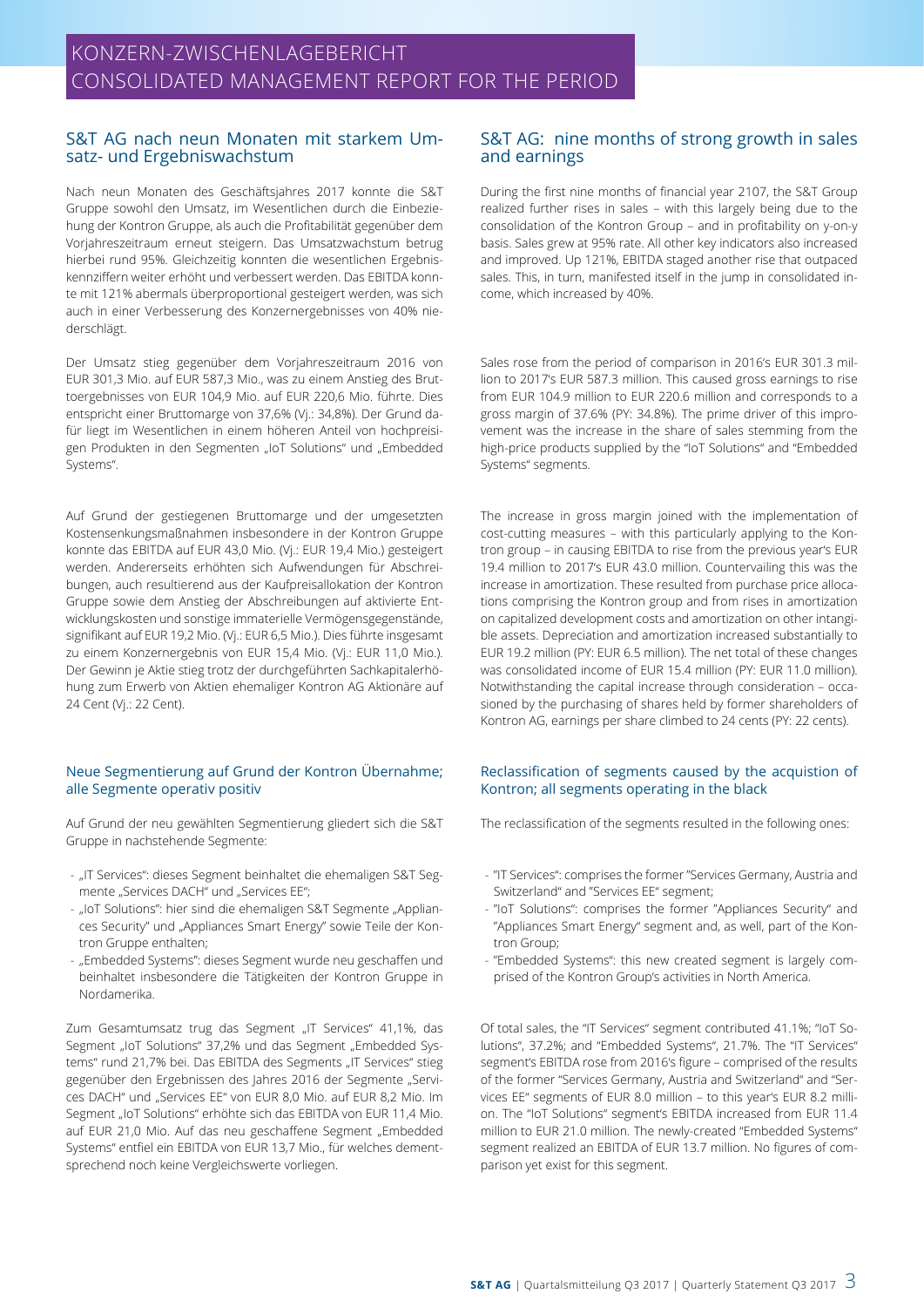| 01-09/2017<br><b>TEUR</b> | <b>IT Services</b> | loT<br>Solutions        | <b>Embedded</b><br><b>Systems</b> | Gesamt<br><b>Total</b> |
|---------------------------|--------------------|-------------------------|-----------------------------------|------------------------|
| Umsatzerlöse   Revenues   | 241.458            | 218.231                 | 127.650                           | 587.339                |
| EBITDA                    | 8.228              | 21.007                  | 13.759                            | 42.994                 |
| 01-09/2016<br><b>TEUR</b> | <b>IT Services</b> | loT<br><b>Solutions</b> | <b>Embedded</b><br><b>Systems</b> | Gesamt<br><b>Total</b> |
| Umsatzerlöse   Revenues   | 209.457            | 91.885                  | $\Omega$                          | 301.342                |
| EBITDA                    | 8.039              | 11.361                  | $\mathbf 0$                       | 19.400                 |
| 07-09/2017                |                    | loT.                    | <b>Embedded</b>                   | Gesamt                 |
| <b>TEUR</b>               | <b>IT Services</b> | Solutions               | Systems                           | <b>Total</b>           |
| Umsatzerlöse   Revenues   | 87.991             | 74.468                  | 43.448                            | 205.907                |
| EBITDA                    | 1.475              | 9.866                   | 4.497                             | 15.838                 |
| 07-09/2016<br><b>TEUR</b> | <b>IT Services</b> | <b>IoT</b><br>Solutions | <b>Embedded</b><br>Systems        | Gesamt<br><b>Total</b> |
| Umsatzerlöse   Revenues   | 68.915             | 36.040                  | $\mathbf{0}$                      | 104.955                |
| EBITDA                    | 1.676              | 4.634                   | 0                                 | 6.310                  |

# Solide Vermögenslage; saisonal schwächerer operativer Cashflow

Die Vermögens- und Liquiditätslage reflektiert nach neun Monaten des Geschäftsjahres 2017 einerseits die Integration der Kontron AG in die S&T Gruppe, andererseits saisonale Effekte: Zum 30. September 2017 betrug das Konzern-Eigenkapital EUR 238,9 Mio. und lag damit geringfügig unter dem Wert zum 31. Dezember 2016 (EUR 241,1 Mio.). Dabei ist zu berücksichtigen, dass die nach dem Abschlussstichtag, am 7. Oktober 2017, im Firmenbuch eingetragene Sachkapitalerhöhung bilanziell zum 30. September 2017 noch nicht zu erfassen war. Die Eigenkapitalquote stieg auf Grund der verringerten Bilanzsumme von 36,0% zum Jahresende 2016 auf 36,8% zum 30. September 2017. Die liquiden Mittel reduzierten sich auf EUR 95,3 Mio. (31. Dezember 2016: EUR 125,6 Mio.), während sich die kurz- und langfristigen Finanzierungsverbindlichkeiten auf EUR 118,5 Mio. (31. Dezember 2016: EUR 93,6 Mio.) beliefen. Die Erhöhung ist u.a. auf die Aufnahme einer langfristigen Finanzierung unter Haftungsbeteiligung der Österreichischen Kontrollbank zum Erwerb von Anteilen an der Kontron AG in den Jahren 2016 und 2017 zurückzuführen. Wie in den vorangegangenen Geschäftsjahren lag der operative Cashflow auf Grund saisonaler Effekte nach neun Monaten bei minus EUR 8,4 Mio. (Vj.: EUR -5,8 Mio.). Der Personalstand belief sich auf 3.877 Mitarbeiter gegenüber 2.490 zum 30. September 2016 bzw. 3.786 Mitarbeiter zum 31. Dezember 2016.

## Solid assets; seasonally weak operative cash flow

S&T's assets and liquidity as of the end of the first nine months of financial year 2017 reflects the integration of Kontron AG into the S&T Group, and, as well, seasonal effects. As of September 30, 2017, consolidated equity came to EUR 238.9 million, slightly below December 31, 2016's figure of EUR 241.1 million. To be taken into account is the fact that the capital increase through consideration was entered into the corporate registry on October 7, 2017. This means that this increase was not recognized as of the reporting date of September 30, 2017, and is thus not incorporated in the balance sheet. The reduction in the balance sheet sum caused the equity rate to increase from December 31, 2016's 36.0% to September 30, 2017's 36.8%. Liquid funds dropped to EUR 95.3 million (December 31, 2016: EUR 125.6 million), with current and non-current financial liabilities amounting to EUR 118.5 million (December 31, 2016: EUR 93.6 million). One cause of the increase is the taking up of a longterm financing featuring a participation in liability by Österreichische Kontrollbank for the purpose of acquiring shares in Kontron AG in 2016 and 2017. As had been the case in the previous financial years, seasonal effects caused operative cash flow as of the end of the first nine months of 2017 to amount to EUR - 8.4 million (PY: - EUR 5.8 million). As of September 30, 2017, 3,877 employees worked for S&T, as opposed to 2,490 as of September 30, 2016; and 3,786 employees as of December 31, 2016.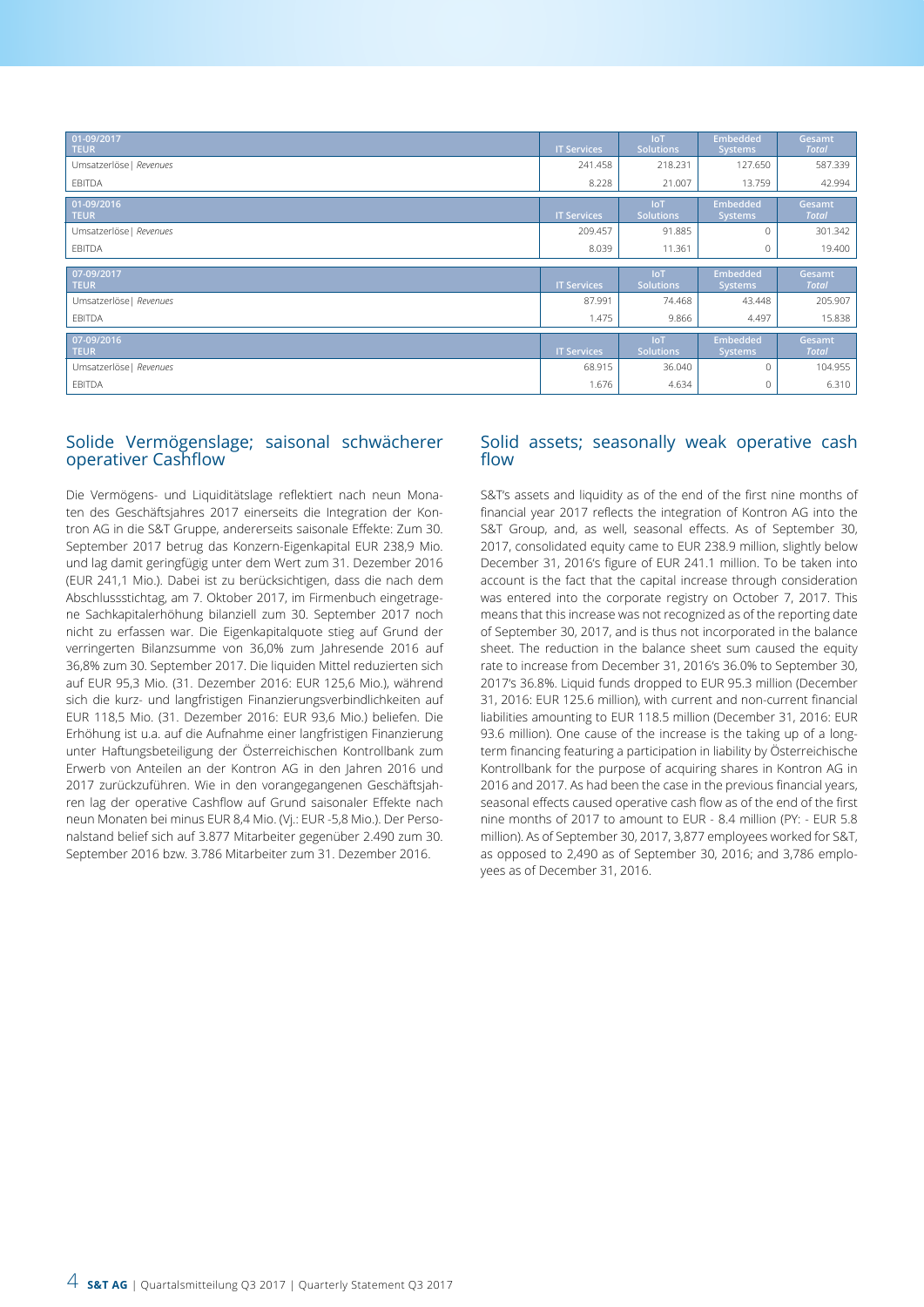| Konzern-Gewinn- und Verlustrechnung   Consolidated income statement                                                                                          | 01-09/2017<br><b>TEUR</b> | 01-09/2016<br><b>TEUR</b> | 07-09/2017<br><b>TEUR</b> | 07-09/2016<br><b>TEUR</b> |
|--------------------------------------------------------------------------------------------------------------------------------------------------------------|---------------------------|---------------------------|---------------------------|---------------------------|
| Umsatzerlöse   Revenues                                                                                                                                      | 587.339                   | 301.342                   | 205.907                   | 104.955                   |
| Aktivierte Entwicklungskosten   Capitalized development costs                                                                                                | 9.391                     | 1.329                     | 3.216                     | 423                       |
| Sonstige betriebliche Erträge   Other income                                                                                                                 | 4.021                     | 3.349                     | 491                       | 341                       |
| Aufwendungen für Material und sonstige bezogene Leistungen   Expenditures for materials and other services purchased                                         | $-366.716$                | $-196.469$                | $-131.253$                | $-68.506$                 |
| Personalaufwand   Personnel expenditure                                                                                                                      | $-127.384$                | $-61.331$                 | $-39.799$                 | $-21.015$                 |
| Abschreibungen   Depreciation and Amortization                                                                                                               | $-19.184$                 | $-6.505$                  | $-6.269$                  | $-2.270$                  |
| Sonstige betriebliche Aufwendungen   Other operating expenditures                                                                                            | $-63.657$                 | $-28.820$                 | $-22.724$                 | $-9.888$                  |
| Ergebnis aus der betrieblichen Tätigkeit   Results from business operations                                                                                  | 23.810                    | 12.895                    | 9.569                     | 4.040                     |
| Finanzerträge   Finance income                                                                                                                               | 310                       | 218                       | 138                       | 63                        |
| Finanzaufwendungen   Finance expenditures                                                                                                                    | $-5.040$                  | $-2.888$                  | $-1.602$                  | $-918$                    |
| Finanzergebnis   Financial result                                                                                                                            | $-4.730$                  | $-2.670$                  | $-1.464$                  | $-855$                    |
| Ergebnis vor Ertragssteuern   Earnings before taxes                                                                                                          | 19.080                    | 10.225                    | 8.105                     | 3.185                     |
| Ertragsteuern   Income taxes                                                                                                                                 | $-3.685$                  | 787                       | $-1.864$                  | 1.251                     |
| Konzernergebnis   Consolidated income                                                                                                                        | 15.395                    | 11.012                    | 6.241                     | 4.436                     |
| Periodenergebnis zurechenbar den Anteilsinhabern ohne beherrschenden Einfluss<br>Results from the period attributable to owners of non-controlling interests | 3.496                     | 1.169                     | $-812$                    | 380                       |
| Periodenergebnis zurechenbar den Anteilsinhabern der Muttergesellschaft<br>Results from the period attributable to owners of interests in parent company     | 11.899                    | 9.843                     | 7.053                     | 4.056                     |
| Ergebnis je Aktie (unverwässert)   Earnings per share (undiluted)                                                                                            | 0,24                      | 0,22                      | 0,14                      | 0,09                      |
| Ergebnis je Aktie (verwässert)   Earnings per share (diluted)                                                                                                | 0,23                      | 0,22                      | 0,14                      | 0,09                      |
| Durchschnittlich im Umlauf befindliche Aktien in Tausend (unverwässert)<br>Average number of shares in circulation (in thousands of shares undiluted)        | 49.402                    | 43.869                    | 48.966                    | 43.898                    |
| Durchschnittlich im Umlauf befindliche Aktien in Tausend (verwässert)<br>Average number of shares in circulation (in thousands of shares (diluted)           | 50.029                    | 45.105                    | 49.604                    | 45.220                    |
| Anzahl Aktien zum Stichtag in Tausend   Number of shares as of balance sheet date (in thousands)                                                             | 50.918                    | 43.916                    | 49.038                    | 43.916                    |

| Konzern-Gesamtperiodenerfolgsrechnung   Statement of other comprehensive income                                                                                                                | 01-09/2017<br><b>TEUR</b> | 01-09/2016<br><b>TEUR</b> | 07-09/2017<br><b>TEUR</b> | 07-09/2016<br><b>TEUR</b> |
|------------------------------------------------------------------------------------------------------------------------------------------------------------------------------------------------|---------------------------|---------------------------|---------------------------|---------------------------|
| Konzernergebnis   Consolidated income                                                                                                                                                          | 15.395                    | 11.012                    | 6.241                     | 4.436                     |
| Beträge, die nicht in die Gewinn- und Verlustrechnung umgegliedert werden<br>Items that will not be reclassified to profit or loss                                                             |                           |                           |                           |                           |
| Neubewertungen gemäß IAS 19   Remeasurement according to IAS 19<br>Gewinne(+)/Verluste(-) aus Neubewertung   Gains(+)/losses(-) from remeasurement                                             | $\Omega$                  | $\Omega$                  | $\Omega$                  | $\Omega$                  |
| Beträge, die ggf. in künftigen Perioden in die Gewinn- und Verlustrechnung umgegliedert werden<br>Items that may be subsequently reclassified to profit or loss                                |                           |                           |                           |                           |
| Unrealisierte Gewinne/Verluste aus der Währungsumrechnung   Unrealized gains/losses from currency translation                                                                                  | $-6.641$                  | 1.049                     | $-2.604$                  | 676                       |
| Unrealisierte Gewinne/Verluste aus der Zeitwertbewertung von Wertpapieren zur Veräußerung verfügbar<br>Unrealized gains/losses from measurement at fair value of available for sale securities | U                         | $\Omega$                  | $\Omega$                  | $\Omega$                  |
|                                                                                                                                                                                                | $-6.641$                  | 1.049                     | $-2.604$                  | 676                       |
| Sonstiges Ergebnis   Other comprehensive income                                                                                                                                                | $-6.641$                  | 1.049                     | $-2.604$                  | 676                       |
| Konzern-Gesamtperiodenerfolg   Total comprehensive income                                                                                                                                      | 8.754                     | 12.061                    | 3.637                     | 5.112                     |
|                                                                                                                                                                                                |                           |                           |                           |                           |
| davon entfallen auf   of which attributable to                                                                                                                                                 |                           |                           |                           |                           |
| Anteilsinhaber ohne beherrschenden Einfluss   Owners of non-controlling interests                                                                                                              | 696                       | 1.533                     | $-412$                    | 457                       |
| Anteilsinhaber der Muttergesellschaft   Owners of interests in parent company                                                                                                                  | 8.058                     | 10.528                    | 4.049                     | 4.655                     |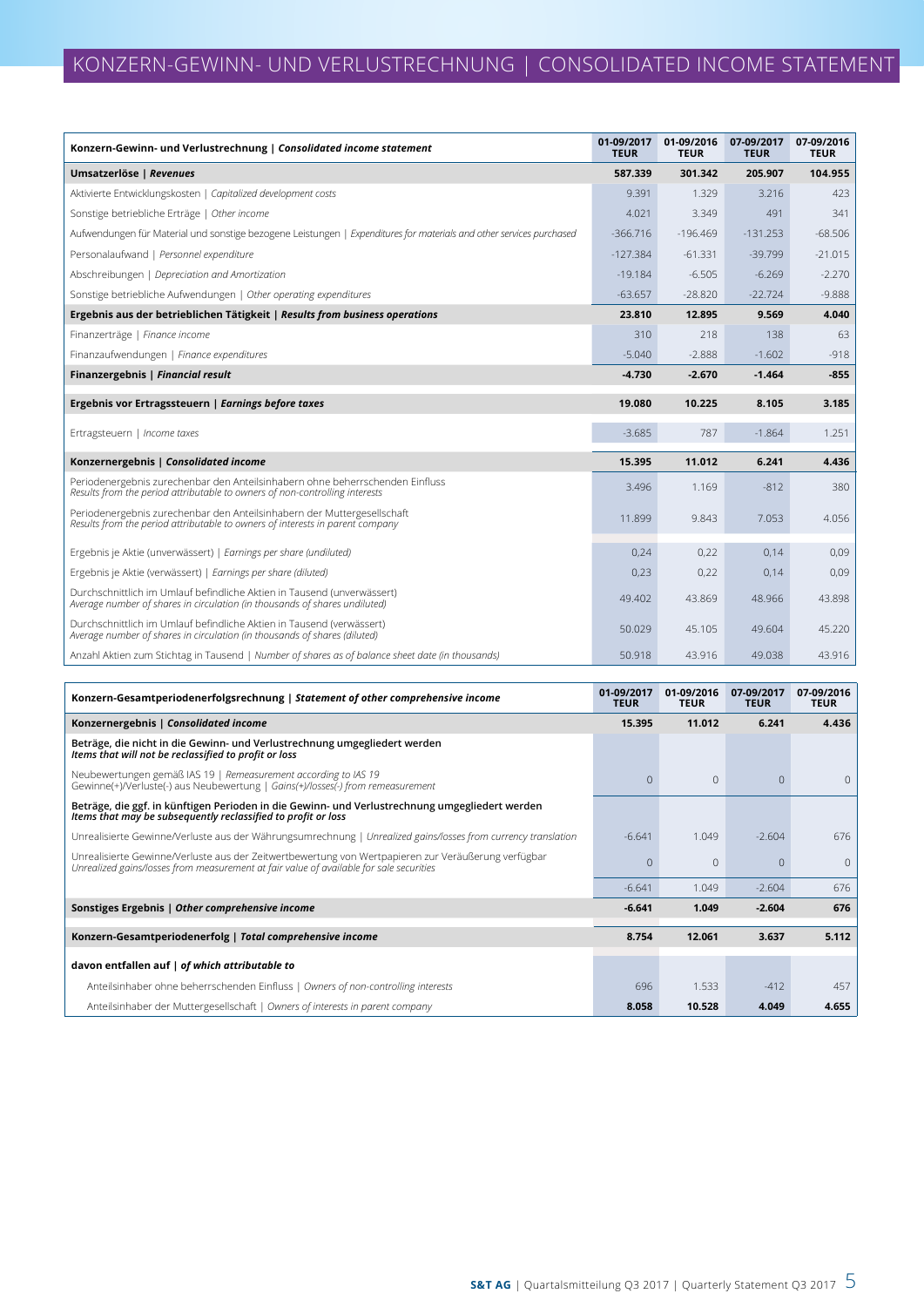| VERMÖGEN   Assets                                                         | 30.09.2017<br><b>TEUR</b> | 31.12.2016<br><b>TEUR</b> |
|---------------------------------------------------------------------------|---------------------------|---------------------------|
| Langfristige Vermögenswerte   Non-current assets                          |                           |                           |
| Sachanlagen   Property, plant and equipment                               | 28.751                    | 27.507                    |
| Immaterielle Vermögenswerte   Intangible assets                           | 188.690                   | 183.221                   |
| Anteile an assoziierten Unternehmen   Investments in associated companies | 330                       | $\overline{0}$            |
| Finanzielle Vermögenswerte   Financial assets                             | 5.689                     | 12.078                    |
| Latente Steuern   Deferred taxes                                          | 27.659                    | 25.385                    |
|                                                                           | 251.119                   | 248.191                   |
| Kurzfristige Vermögenswerte   Current assets                              |                           |                           |
| Vorräte   Inventories                                                     | 107.311                   | 84.917                    |
| Forderungen aus Lieferungen und Leistungen   Trade accounts receivable    | 145.016                   | 168.583                   |
| Sonstige Forderungen und Vermögenswerte   Other receivables and assets    | 50.137                    | 41.472                    |
| Liquide Mittel   Cash and cash equivalents                                | 95.298                    | 125.572                   |
|                                                                           | 397.762                   | 420.544                   |
| SUMME VERMÖGEN   Total assets                                             | 648.881                   | 668.735                   |

| <b>EIGENKAPITAL UND SCHULDEN   Equity and liabilities</b>                                                                               | 30.09.2017<br><b>TEUR</b> | 31.12.2016<br><b>TEUR</b> |
|-----------------------------------------------------------------------------------------------------------------------------------------|---------------------------|---------------------------|
| Konzerneigenkapital   Equity                                                                                                            |                           |                           |
| Gezeichnetes Kapital   Subscribed capital                                                                                               | 50.918                    | 48.927                    |
| Kapitalrücklage   Capital reserves                                                                                                      | 51.728                    | 44.945                    |
| Angesammelte Ergebnisse   Accumulated results                                                                                           | 68.921                    | 61.915                    |
| Sonstige Eigenkapitalbestandteile   Other reserves                                                                                      | $-5.594$                  | $-1.753$                  |
| Auf die Anteilsinhaber der Muttergesellschaft entfallendes Eigenkapital<br>Equity attributable to owners of interests in parent company | 165.973                   | 154.034                   |
| Anteile ohne beherrschenden Einfluss   Non-controlling interests                                                                        | 72.934                    | 87.022                    |
|                                                                                                                                         | 238.907                   | 241.056                   |
| Langfristige Schulden   Non-current liabilities                                                                                         |                           |                           |
| Langfristige finanzielle Verbindlichkeiten   Non-current financial liabilities                                                          | 71.443                    | 74.151                    |
| Sonstige langfristige Verbindlichkeiten   Other non-current liabilities                                                                 | 19.671                    | 41.361                    |
| Latente Steuern   Deferred taxes                                                                                                        | 6.310                     | 5.376                     |
| Rückstellungen   Provisions                                                                                                             | 24.477                    | 11.605                    |
|                                                                                                                                         | 121.901                   | 132.493                   |
| Kurzfristige Schulden   Current liabilities                                                                                             |                           |                           |
| Kurzfristige finanzielle Verbindlichkeiten   Current financial liabilities                                                              | 47.013                    | 19.468                    |
| Verbindlichkeiten aus Lieferungen und Leistungen   Trade accounts payable                                                               | 113.285                   | 134.309                   |
| Rückstellungen   Provisions                                                                                                             | 34.811                    | 39.087                    |
| Sonstige kurzfristige Verbindlichkeiten   Other current liabilities                                                                     | 92.964                    | 102.322                   |
|                                                                                                                                         | 288.073                   | 295.186                   |
| SUMME EIGENKAPITAL UND SCHULDEN   Total equity and liabilities                                                                          | 648.881                   | 668.735                   |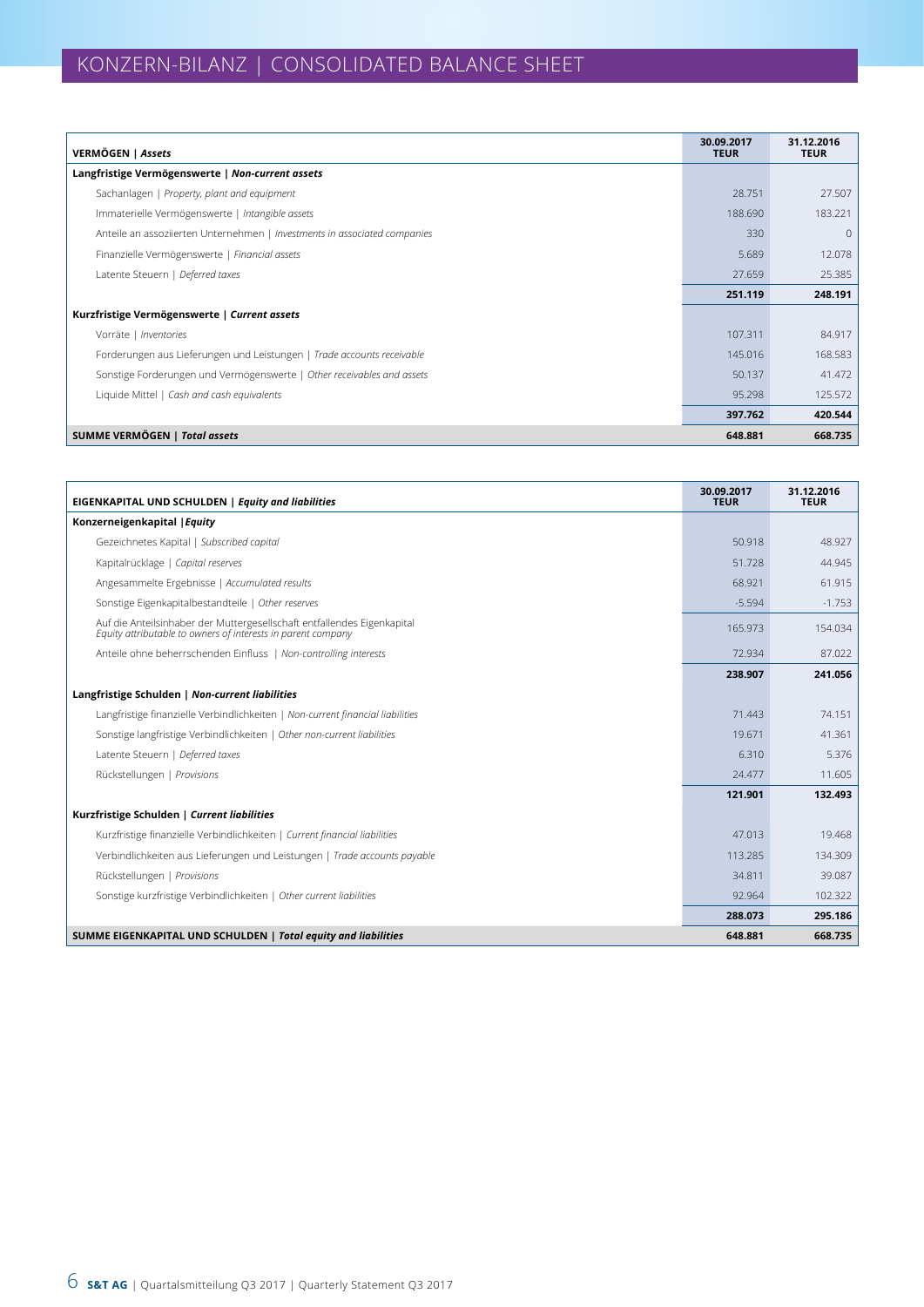|                                                                                                                                                                                                                                                               | 01-09/2017<br><b>TEUR</b> | 01-09/2016<br><b>TEUR</b> | 07-09/2017<br><b>TEUR</b> | 07-09/2016<br><b>TEUR</b> |
|---------------------------------------------------------------------------------------------------------------------------------------------------------------------------------------------------------------------------------------------------------------|---------------------------|---------------------------|---------------------------|---------------------------|
| Konzern-Cashflow aus betrieblicher Tätigkeit   Cash flows from operating activities                                                                                                                                                                           |                           |                           |                           |                           |
| Ergebnis vor Ertragssteuern   Earnings before taxes                                                                                                                                                                                                           | 19.080                    | 10.225                    | 8.105                     | 3.185                     |
| Abschreibungen   Depreciation and Amortization                                                                                                                                                                                                                | 19.184                    | 6.505                     | 6.269                     | 2.270                     |
| Zinsaufwendungen   Interest expenditures                                                                                                                                                                                                                      | 5.040                     | 2.888                     | 1.602                     | 918                       |
| Zinserträge und Erträge aus dem Abgang von Finanzanlagen<br>Interest and other income from the disposal of financial assets                                                                                                                                   | $-310$                    | $-218$                    | $-138$                    | $-63$                     |
| Zunahme/Abnahme der Rückstellungen   Increase/decrease of provisions                                                                                                                                                                                          | $-16.890$                 | $-73$                     | $-8.640$                  | $-548$                    |
| Gewinne/Verluste aus dem Abgang von langfristigen nicht-finanziellen Vermögenswerten<br>Gains/losses from the disposal of non-current non-financial assets                                                                                                    | $-20$                     | $-141$                    | $-5$                      | -8                        |
| Veränderung von Vorräten   Changes in inventory                                                                                                                                                                                                               | $-21.221$                 | 165                       | $-14.363$                 | $-632$                    |
| Veränderung von Forderungen aus Lieferungen und Leistungen   Changes in trade accounts receivable                                                                                                                                                             | 33.266                    | $-1.582$                  | $-2.896$                  | $-3.505$                  |
| Veränderung von sonstigen Forderungen und Vermögenswerten   Changes in other receivables and assets                                                                                                                                                           | $-3.602$                  | $-7.139$                  | 3.718                     | $-958$                    |
| Veränderung von Verbindlichkeiten aus Lieferungen und Leistungen   Changes in trade accounts payable                                                                                                                                                          | $-25.407$                 | $-9.889$                  | 1.543                     | $-2.579$                  |
| Veränderung von sonstigen Verbindlichkeiten   Changes in other liabilities                                                                                                                                                                                    | $-9.883$                  | $-1.573$                  | $-1.442$                  | 3.228                     |
| Sonstige nicht zahlungswirksame Erträge und Aufwendungen   Other non-cash income and expenditures                                                                                                                                                             | $-1.536$                  | $-1.875$                  | 2.926                     | $-417$                    |
| Aus laufender Geschäftstätigkeit erwirtschaftete Zahlungsmittel   Cash and cash equivalents from operations                                                                                                                                                   | $-2.299$                  | $-2.707$                  | $-3.321$                  | 891                       |
| Gezahlte Ertragssteuern   Income taxes paid                                                                                                                                                                                                                   | $-6.073$                  | $-3.141$                  | $-464$                    | $-736$                    |
| Netto-Geldfluss aus der operativen Tätigkeit   Net cash flows from operating activities                                                                                                                                                                       | $-8.372$                  | $-5.848$                  | $-3.785$                  | 155                       |
| Konzern-Cashflow aus der Investitionstätigkeit   Cash flows from investing activities                                                                                                                                                                         |                           |                           |                           |                           |
| Erwerb von Ifr. nicht-finanziellen Vermögenswerten   Purchase of non-current non-financial assets                                                                                                                                                             | $-16.157$                 | $-5.354$                  | $-5.554$                  | $-1.233$                  |
| Erwerb von Finanzinstrumenten   Purchase of financial instruments                                                                                                                                                                                             | $\mathbf{0}$              | -56                       | $\theta$                  | $-56$                     |
| Erlöse aus dem Verkauf von nicht finanziellen Vermögenswerten   Proceeds from sale of non-financial assets                                                                                                                                                    | 316                       | 1.002                     | 91                        | 75                        |
| Ein-/Auszahlung für Finanzinstrumente   Disposal/purchase of financial instruments                                                                                                                                                                            | $-254$                    | $-2.092$                  | $-375$                    | $\overline{4}$            |
| Ein-/Auszahlungen für den Erwerb von Tochterunternehmen abzüglich übernommener Zahlungsmittel und                                                                                                                                                             |                           |                           |                           |                           |
| zuzüglich übernommener Kontokorrentverbindlichkeiten<br>Payments to acquire subsidiaries less cash assumed and plus current account liabilities assumed                                                                                                       | $-9.713$                  | $-10.056$                 | $-4.078$                  | $-1.486$                  |
| Einzahlungen für den Verkauf von Tochterunternehmen abzüglich abgegangener Zahlungsmittel und zuzügllich<br>abgegangener Kontokorrentverbindlichkeiten<br>Proceeds from sale of subsidiaries less cash disposed and plus current account liabilities disposed | $-172$                    | $-2.133$                  | $-172$                    | $\mathbf{0}$              |
| Erwerb Anteile an assoziierten Unternehmen   Purchase of shares in associated companies                                                                                                                                                                       | $-280$                    | $\mathbf 0$               | $-280$                    | $\mathbf 0$               |
| Zinseinnahmen   Interest income                                                                                                                                                                                                                               | 196                       | 137                       | 78                        | 37                        |
| Netto-Geldfluss aus Investitionstätigkeit   Net cash flows from investing activities                                                                                                                                                                          | -26.064                   | $-18.552$                 | $-10.290$                 | $-2.659$                  |
| Konzern-Cashflow aus der Finanzierungstätigkeit   Cash flows from financing activities                                                                                                                                                                        |                           |                           |                           |                           |
| Aufnahme Finanzverbindlichkeiten   Increase in financial liabilities                                                                                                                                                                                          | 52.912                    | 12.385                    | 21.540                    | $-1.957$                  |
| Rückzahlung Finanzverbindlichkeiten   Decrease in financial liabilities                                                                                                                                                                                       | $-34.462$                 | $-8.176$                  | $-3.396$                  | $-832$                    |
| Gezahlte Zinsen   Interests paid                                                                                                                                                                                                                              | $-4.869$                  | $-2.899$                  | $-1.159$                  | $-538$                    |
| Dividenden an Anteile ohne beherrschenden Einfluss   Dividends to owners of non-controlling interests                                                                                                                                                         | $-2.368$                  | $-3.824$                  | $-32$                     | $-335$                    |
| Dividenden an die Anteilsinhaber der Muttergesellschaft   Dividends to owners of interests in parent company                                                                                                                                                  | $-4.893$                  | $-3.510$                  | $-4.893$                  | $\theta$                  |
| Kapitalerhöhung (abzüglich Transaktionskosten)   Capital increase (less transaction costs)                                                                                                                                                                    | 513                       | 256                       | $-19$                     | 129                       |
| Netto-Geldfluss aus der Finanzierungstätigkeit   Net cash flows from financing activities                                                                                                                                                                     | 6.833                     | -5.768                    | 12.041                    | $-3.533$                  |
| Wechselkursveränderungen   Changes in exchange rates                                                                                                                                                                                                          | $-140$                    | 215                       | $-619$                    | 737                       |
| Veränderung des Finanzmittelbestandes   Changes in cash and cash equivalents                                                                                                                                                                                  | $-27.743$                 | $-29.953$                 | $-2.653$                  | $-5.300$                  |
| Finanzmittelbestand zu Beginn des Geschäftsjahres   Financial funds as of the beginning of the financial year                                                                                                                                                 | 103.801                   | 44.267                    | 78.711                    | 19.614                    |
| Finanzmittelbestand am Ende des Geschäftsjahres<br>Financial funds as of the end of the financial year                                                                                                                                                        | 76.058                    | 14.314                    | 76.058                    | 14.314                    |
| Kontokorrentverbindlichkeiten   Overdrafts                                                                                                                                                                                                                    | 16.401                    | 15.229                    | 16.401                    | 15.229                    |
| Guthaben bei Kreditinstituten mit Verfügungsbeschränkung   Restricted-disposition credit balances at banks                                                                                                                                                    | 2.839                     | 387                       | 2.839                     | 387                       |
| Liquide Mittel gesamt   Total cash and cash equivalents                                                                                                                                                                                                       | 95.298                    | 29.930                    | 95.298                    | 29.930                    |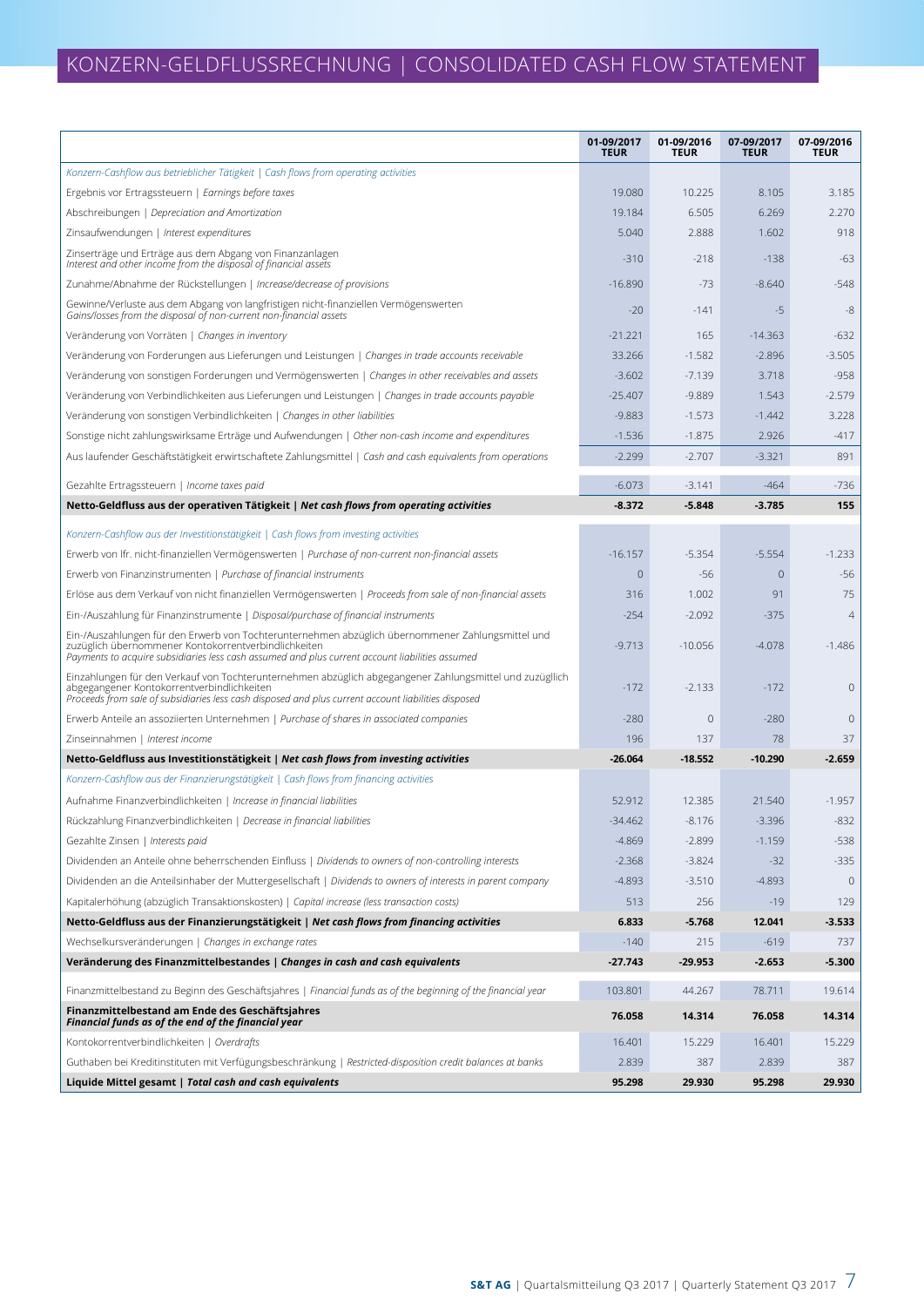#### **Konsolidierungskreis**

In den ersten neun Monaten des Geschäftsjahres 2017 hat sich die Anzahl der vollkonsolidierten Unternehmen wie folgt entwickelt:

#### **Group of consolidated companies**

The number of companies fully consolidated in the group developed as follows during the first nine months of financial year 2017:

| Konzerngesellschaften (Anzahl)   Group companies (number)                                                                            | 2017  |
|--------------------------------------------------------------------------------------------------------------------------------------|-------|
| Anzahl der vollkonsolidierten Gesellschaften 1. Jänner   Number of fully-consolidated companies as of January 1str                   | 72.   |
| Verschmelzungen von Konzerngesellschaften   Mergers of group companies                                                               | $-6$  |
| Unternehmenserwerbe   Companies acquired                                                                                             | $5 -$ |
| Abgänge   Disposals                                                                                                                  |       |
| Anzahl der vollkonsolidierten Gesellschaften 30. September   Number of fully-consolidated companies as of September 30 <sup>th</sup> | 69    |

#### Unternehmenserwerbe 2017

Erwerb von 100% der Anteile an der RAIST GmbH, Wien, Österreich Am 27. Februar 2017 hat die S&T AG einen Kauf- und Abtretungsvertrag über den Erwerb von 100% der Geschäftsanteile an der RAIST GmbH, Wien, Österreich, unterfertigt. Die RAIST GmbH ist eine neu gegründete Gesellschaft, in welche die transaktionsgegenständlichen Teilbetriebe des Raiffeisen-IT Drittmarktgeschäfts im Wege einer Spaltung bzw. von Assetkaufverträgen eingebracht wurden. Der Anteilskaufvertrag stand unter der aufschiebenden Bedingung der Eintragung der Abspaltung eines Teilbetriebes der Raiffeisen Informatik Consulting GmbH in die RAIST GmbH, welche im April 2017 erfolgte. Die Gesellschaft wird ab dem 1. April 2017 in den Konzernabschluss der S&T AG einbezogen, da gemäß Kauf- und Abtretungsvertrag ab diesem Zeitpunkt sämtliche Rechte und Pflichten auf den Käufer übergegangen sind. Der ausschließlich fixe Barkaufpreis für den Anteilserwerb beträgt TEUR 2.750. In weiterer Folge wurde die RAIST GmbH in S&T Services GmbH umbenannt.

Mit der RAIST GmbH hat S&T das Kundensegment "IT-Markt" der Raiffeisen Informatik Gruppe erworben. In diesem Kundensegment sind alle nicht zum Raiffeisen-Konzern zählenden Kunden gebündelt und es umfasst u.a. Leistungen im Bereich Rechenzentrumsbetrieb, SAP-Consulting bzw. SAP-Betrieb sowie Softwareentwicklung unter anderem im Bereich Collaboration Management Software.

Die erworbenen Vermögenswerte und Schulden wurden im Rahmen der Erstkonsolidierung im Konzernabschluss mit folgenden vorläufigen beizulegenden Zeitwerten erfasst:

#### Companies acquired in 2017

#### Acquisition of 100% of the shares of RAIST GmbH, Vienna, Austria

On February 27, 2017, S&T AG signed a contract of purchase and transfer for 100% of the shares of RAIST GmbH, Vienna, Austria. RAIST GmbH was recently founded to handle the transaction-related operations of the Raiffeisen IT's third market business. This founding took the form of a spinoff and of conclusion of contracts for the sale of assets. The contract for the purchase of this stake was dependent upon the entering into the corporate register of the spinoff of a part of the operations of Raiffeisen Informatik Consulting GmbH into RAIST GmbH. This entry into the corporate register took place in April 2017. The company has been included in the consolidated financial statements of S&T AG since April 1, 2017. Since then all rights and obligations were transferred to the purchaser due to the contract of purchase and transfer's stipulation. The stake was exclusively paid for in cash, with this amount's coming to TEUR 2,750. RAIST GmbH was subsequently renamed S&T Services GmbH.

The purchase of RAIST GmbH caused S&T to acquire the IT market customers segment of Raiffeisen Informatik Group. Comprised in this segment are those customers that do not form part of the Raiffeisen group. Included in its portfolio is the rendering of such services as computer center operation, SAP consulting and operation, and the development of software for the area of collaboration management software.

The assets and liabilities were reported at the following preliminary fair values upon the company's initial consolidation in the consolidated financial accounts:

| Erworbenes Nettovermögen   Net assets acquired                                                                             | in TEUR  |
|----------------------------------------------------------------------------------------------------------------------------|----------|
| Liquide Mittel   Cash and cash equivalents                                                                                 | 33       |
| Langfristige Vermögenswerte   Non-current assets                                                                           | 5.035    |
| Vorräte   Inventories                                                                                                      | 928      |
| Forderungen aus Lieferungen und Leistungen (Nominalwert TEUR 5.432)   Trade accounts receivable (nominal value TEUR 5.432) | 5.432    |
| Sonstige Forderungen und Vermögenswerte   Other receivables and assets                                                     | 3.091    |
| Langfristige Schulden   Non-current liabilities                                                                            | $-4.823$ |
| Passive latente Steuern   Deferred tax liabilities                                                                         | $-175$   |
| Verbindlichkeiten aus Lieferungen und Leistungen   Trade accounts payable                                                  | $-3.902$ |
| Sonstige kurzfristige Verbindlichkeiten   Other current liabilities                                                        | $-7.252$ |
| Nettovermögen zum beizulegenden Zeitwert   Net assets at fair value                                                        | $-1.633$ |
| Geschäfts- oder Firmenwert   Goodwill                                                                                      | in TEUR  |
| Übertragene Gegenleistung   Consideration transferred                                                                      | 2.750    |
| Nettovermögen zum beizulegenden Zeitwert   Net assets at fair value                                                        | 1.633    |
| Geschäfts- oder Firmenwert   Goodwill                                                                                      | 4.383    |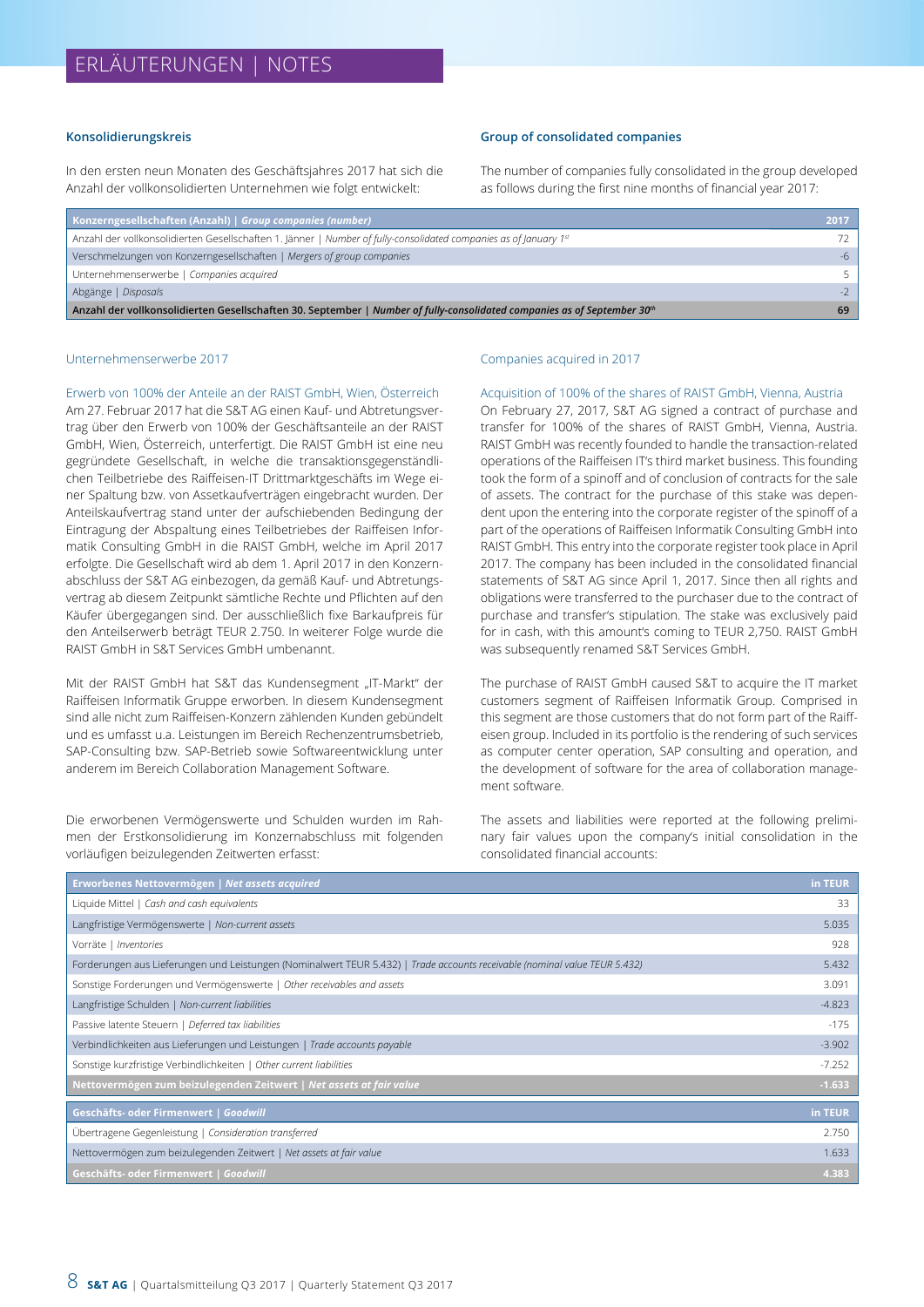Der sich aus der vorläufigen Kaufpreisallokation ergebende Geschäfts- oder Firmenwert wurde dem Segment "IT Services" zugeordnet.

Die Analyse des Zahlungsmittelflusses aufgrund des Unternehmenserwerbs stellt sich wie folgt dar:

The goodwill ensuing from the preliminary purchase price allocation was assigned to the "IT Services" segment.

An analysis of the flows of funds caused by the acquisition of the company looks like the following:

| Nettozahlungsmittelfluss   Net flow of cash                                                         | in TEUR  |
|-----------------------------------------------------------------------------------------------------|----------|
| Kaufpreis in bar beglichen   Purchase price paid in cash                                            | -2.750   |
| Mit dem Tochterunternehmen übernommene Zahlungsmittel   Cash assumed through takeover of subsidiary | $33-$    |
| <b>Cashflow aus Investitionstätigkeit</b> $ $ Cash flow from investing activities                   | $-2.717$ |

Die S&T Services GmbH hat seit dem Zeitpunkt der Vollkonsolidierung TEUR 11.870 zum Konzernumsatz und TEUR 345 zum Konzernergebnis beigetragen. Wäre die Erstkonsolidierung der Gesellschaft zum 1. Jänner 2017 erfolgt, hätten sich die Umsatzerlöse des Konzerns um TEUR 6.097 und das Konzernergebnis um TEUR -1.159 verändert.

#### Erwerb von 100% der Anteile an der Linforge Technologies GmbH, Wien, Österreich

Am 7. April 2017 hat die S&T AG einen Abtretungsvertrag über den Erwerb der Linforge Technologies GmbH, Wien, Österreich, abgeschlossen. Der Vertrag definiert, dass die S&T AG sofort 61,38% der Anteile übernimmt. Betreffend der restlichen 38,62% wurden zwischen den Verkäufern und der S&T AG gegenseitige Verkaufs- und Kaufoptionen vereinbart. Der Übergang der Beherrschung erfolgte mit Unterzeichnung des Abtretungsvertrages, womit die Linforge Technologies GmbH seit April 2017 in den Konzernabschluss der S&T AG einbezogen wird.

Die Linforge Technologies GmbH ist eines der führenden Systemhäuser Österreichs im Open Source Bereich und bietet Lösungen in den Bereichen Cloud, Virtualisierung, Hochverfügbarkeit sowie Configuration Management. Mit dem Erwerb der Linforge kann die S&T nunmehr Kunden umfassende Enterprise-Lösungen auf Linux-Basis aus einer Hand anbieten.

Der vereinbarte Kaufpreis für den Erwerb der ersten 61,38% der Anteile setzt sich aus einer fixen Kaufpreiskomponente in Höhe von TEUR 173 sowie einer variablen Kaufpreiskomponente zusammen. Die Höhe der variablen Kaufpreiskomponente orientiert sich an der Ertragsentwicklung der Gesellschaft in den Jahren 2016 – 2018 und wurde auf Basis der Planung zum Erwerbszeitpunkt mit ihrem beizulegenden Zeitwert angesetzt.

Für den Erwerb der weiteren 38,62% wurden gegenseitige Verkaufsund Kaufoptionen vereinbart. Die Höhe des Ausübungspreises orientiert sich an den durchschnittlichen Ergebnissen nach Steuern der beiden, dem Ausübungszeitpunkt vorangegangenen, Geschäftsjahren.

Die erworbenen Vermögenswerte und Schulden wurden im Rahmen der Erstkonsolidierung im Konzernabschluss mit folgenden vorläufigen beizulegenden Zeitwerten erfasst:

Since its consolidation into S&T's financial accounts, S&T Services GmbH has contributed TEUR 11,870 to consolidated sales and TEUR 345 to consolidated income. Had the initial consolidation of the company taken place on January 1, 2017, this would have changed consolidated sales by TEUR 6,097, and would have lessened consolidated income by TEUR -1.159.

#### Acquisition of 100% of the shares of Linforge Technologies GmbH, Vienna, Austria

On April 7, 2017, S&T AG concluded a contract of transfer setting up the acquisition of Linforge Technologies GmbH, Vienna, Austria. The contract stipulates S&T AG's immediate taking over of 61.38% of the latter's shares. Reciprocal sales and purchase options were agreed upon by the sellers and S&T AG for the remaining 38.62%. The transfer of control took place upon the signing of the contract of transfer. Upon this, Linforge Technologies GmbH was consolidated as of April 2017 in the consolidated financial accounts of S&T AG.

Linforge Technologies GmbH is one of Austria's leading providers of IT systems. It offers solutions in the areas of clouds, virtualization, high-availability and configuration management. The acquisition of Linforge enables S&T to offer its customers proprietary Linux-based comprehensive enterprise solutions.

The price agreed upon for the initial 61.38% of Linforge's shares is comprised of a fixed-price component amounting to TEUR 173 as well as of one with a variable price. The latter is determined by the development of earnings at Linforge during the years 2016 – 2018. This component was recognized at the fair value prevailing at the time of acquisition and on the basis of plans formulated.

Reciprocal sales and purchase options were agreed upon by the sellers and S&T AG for the remaining 38.62%. The level of the price of exercising is to be set by the average results after taxes achieved during the two financial years preceding the point of exercising.

The assets and liabilities were reported at the following preliminary fair values upon the company's initial consolidation in the consolidated financial statements: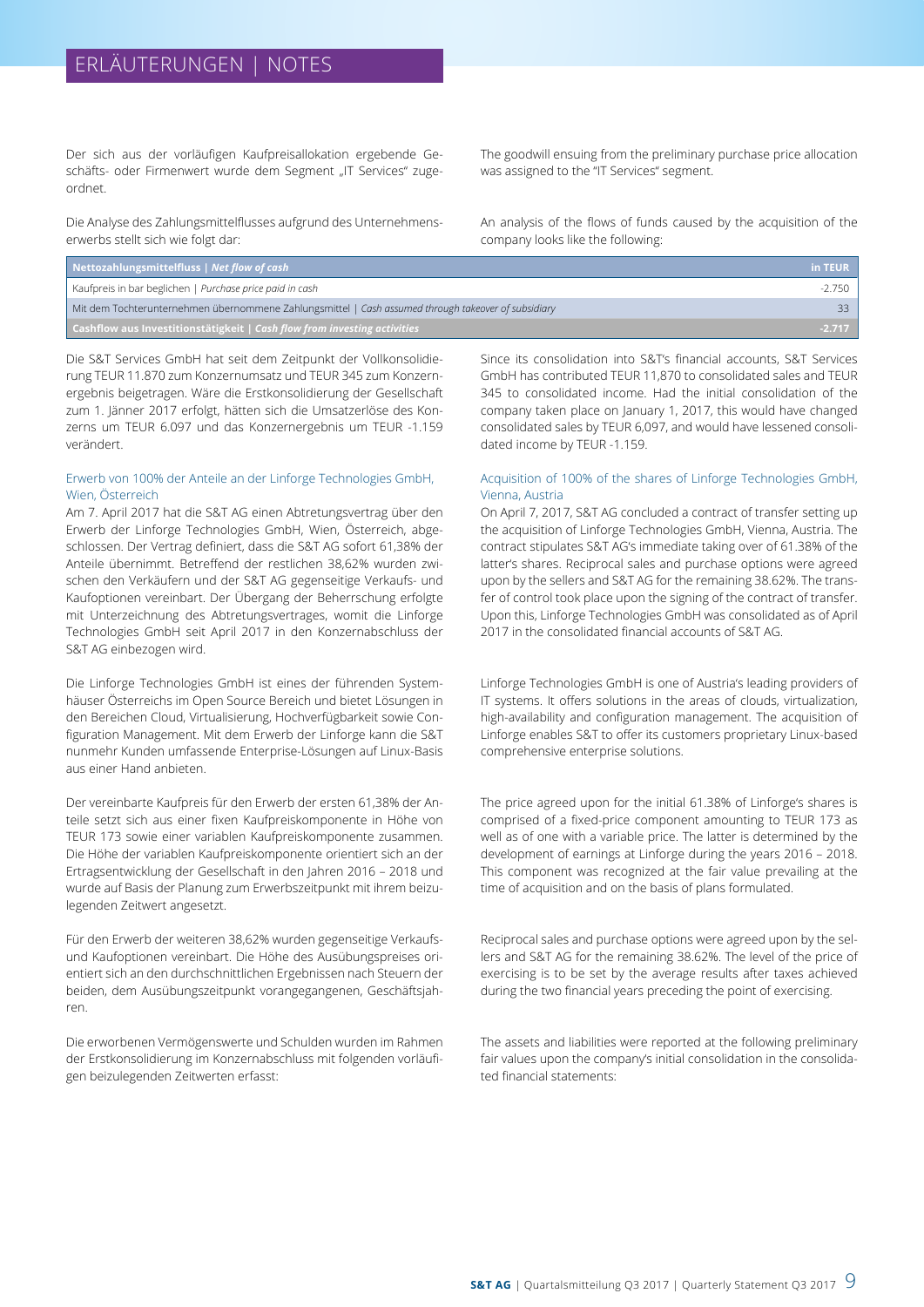| Erworbenes Nettovermögen   Net assets acquired                                                                       | in TEUR |
|----------------------------------------------------------------------------------------------------------------------|---------|
| Liquide Mittel   Cash and cash equivalents                                                                           | 0       |
| Langfristige Vermögenswerte   Non-current assets                                                                     | 260     |
| Vorräte   Inventories                                                                                                | 6       |
| Forderungen aus Lieferungen und Leistungen (Nominalwert TEUR 92)   Trade accounts receivable (nominal value TEUR 92) | 92      |
| Sonstige Forderungen und Vermögenswerte   Other receivables and assets                                               | 38      |
| Passive latente Steuern   Deferred tax liabilities                                                                   | $-57$   |
| Verbindlichkeiten aus Lieferungen und Leistungen   Trade accounts payable                                            | $-11$   |
| Sonstige kurzfristige Verbindlichkeiten   Other current liabilities                                                  | $-105$  |
| Kurzfristige finanzielle Verbindlichkeiten   Current financial liabilities                                           | $-2$    |
| Nettovermögen zum beizulegenden Zeitwert   Net assets at fair value                                                  | 221     |
|                                                                                                                      |         |
| Geschäfts- oder Firmenwert   Goodwill                                                                                | in TEUR |
| Übertragene Gegenleistung L Consideration transferred                                                                | 1 1 8 1 |

| Ubertragene Gegenleistung   Consideration transferred               | 1181 |
|---------------------------------------------------------------------|------|
| Nettovermögen zum beizulegenden Zeitwert   Net assets at fair value |      |
| Geschäfts- oder Firmenwert   Goodwill                               | 960  |

Der sich aus der vorläufigen Kaufpreisallokation ergebende Geschäfts- oder Firmenwert wurde dem Segment "IT Services" zugeordnet.

The goodwill ensuing from the preliminary purchase price allocation was assigned to the "IT Services" segment.

Die Analyse des Zahlungsmittelflusses aufgrund des Unternehmenserwerbs stellt sich wie folgt dar:

An analysis of the flows of funds caused by the acquisition of the company looks like the following:

| Nettozahlungsmittelfluss   Net flow of cash                                                         | in TEUR |
|-----------------------------------------------------------------------------------------------------|---------|
| Kaufpreis in bar beglichen   Purchase price paid in cash                                            | $-173$  |
| Mit dem Tochterunternehmen übernommene Zahlungsmittel   Cash assumed through takeover of subsidiary |         |
| <b>Cashflow aus Investitionstätigkeit</b> $ $ Cash flow from investing activities                   | $-175$  |
| Transaktionskosten des Unternehmenserwerbs   Cash assumed through takeover of subsidiary            | -8      |
| <b>Cashflow aus Cashflow aus operativer Tätigkeit</b> $\vert$ Cash flow from operations             | $-8$    |

Die Linforge Technologies GmbH hat seit dem Zeitpunkt der Vollkonsolidierung TEUR 460 zum Konzernumsatz und TEUR -12 zum Konzernergebnis beigetragen. Wäre die Erstkonsolidierung der Gesellschaft zum 1. Jänner 2017 erfolgt, hätten sich die Umsatzerlöse des Konzerns um TEUR 268 und das Konzernergebnis um TEUR -33 verändert.

#### Erwerb von jeweils 100% der Anteile an der Kapsch s.r.o., Bratislava, Slowakei, Kapsch BusinessCom s.r.o., Prag, Tschechien und Kapsch BusinessCom Kft., Budapest, Ungarn

Am 29. Juni 2017 hat die S&T AG einen Kaufvertrag mit der Kapsch BusinessCom AG, Wien, Österreich, betreffend des Erwerbs von jeweils 100% der Geschäftsanteile an der Kapsch s.r.o., Bratislava, Slowakei, Kapsch BusinessCom s.r.o., Prag, Tschechien, und der Kapsch BusinessCom Kft., Budapest, Ungarn, unterfertigt, auf dessen Basis die S&T Gruppe ab 1. Juli 2017 wirtschaftlicher Eigentümer der Gesellschaften wurde.

Der vereinbarte Kaufpreis für den Erwerb setzt sich aus einer fixen Kaufpreiskomponente in Höhe von TEUR 4.150 sowie einer variablen Kaufpreiskomponente zusammen. Die Höhe der variablen Kaufpreiskomponente orientiert sich am erzielten Umsatz des Geschäftsjahres 2017/2018.

Die erworbenen Vermögenswerte und Schulden wurden im Rahmen der Erstkonsolidierung im Konzernabschluss mit folgenden vorläufigen beizulegenden Zeitwerten erfasst:

Since its consolidation into S&T's financial accounts, Linforge Technologies GmbH has contributed TEUR 460 to consolidated sales and TEUR -12 to consolidated income. Had the initial consolidation of the company taken place on January 1, 2017, this would have changed consolidated sales by TEUR 268, and would have lessened consolidated income by TEUR - 33.

#### Acquisition of 100% of the shares of Kapsch s.r.o., Bratislava, Slovakia; Kapsch BusinessCom s.r.o., Prague, Czech Republic; and Kapsch BusinessCom Kft., Budapest, Hungary

On June 29, 2017, S&T AG concluded a contract of purchase with Kapsch BusinessCom AG, Vienna, Austria. It comprised the acquisition of 100% of the shares of respectively Kapsch BusinessCom s.r.o., Prague, Czech Republic; of Kapsch s.r.o., Bratislava, Slovakia; and of Kapsch BusinessCom Kft., Budapest, Hungary. This contract formed the basis for the S&T Group to become the business owner of these three companies on July 1, 2017.

The price agreed upon for the purchase is comprised of a fixed component amounting to TEUR 4,150, and of a variable one whose amount will be determined by the sales achieved in financial year 2017/2018.

The assets and liabilities were reported at the following preliminary fair values upon the company's initial consolidation in the consolidated financial accounts: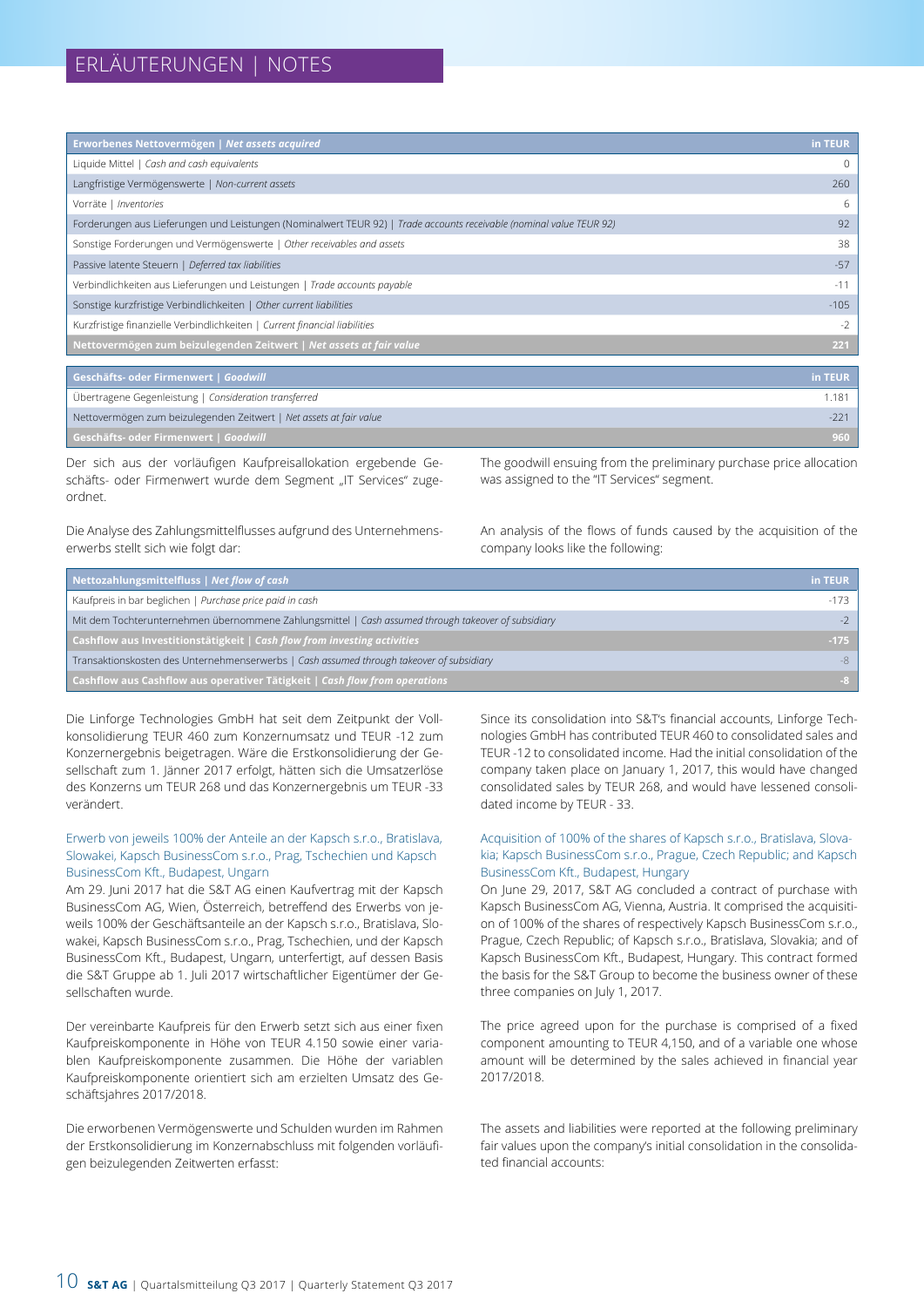| Erworbenes Nettovermögen   Net assets acquired                                                                             | in TEUR  |
|----------------------------------------------------------------------------------------------------------------------------|----------|
| Liquide Mittel   Cash and cash equivalents                                                                                 | 2.862    |
| Langfristige Vermögenswerte   Non-current assets                                                                           | 265      |
| Vorräte   Inventories                                                                                                      | 240      |
| Forderungen aus Lieferungen und Leistungen (Nominalwert TEUR 2.009)   Trade accounts receivable (nominal value TEUR 2.009) | 1.728    |
| Sonstige Forderungen und Vermögenswerte   Other receivables and assets                                                     | 1.088    |
| Passive latente Steuern   Deferred tax liabilities                                                                         | -8       |
| Verbindlichkeiten aus Lieferungen und Leistungen   Trade accounts payable                                                  | $-469$   |
| Sonstige kurzfristige Verbindlichkeiten   Other current liabilities                                                        | $-2.987$ |
| Kurzfristige finanzielle Verbindlichkeiten   Current financial liabilities                                                 | -5       |
| Nettovermögen zum beizulegenden Zeitwert   Net assets at fair value                                                        | 2.714    |

| Geschäfts- oder Firmenwert   Goodwill                               | in TEUR |
|---------------------------------------------------------------------|---------|
| Übertragene Gegenleistung   Consideration transferred               | 4.500   |
| Nettovermögen zum beizulegenden Zeitwert   Net assets at fair value | $-2714$ |
| Geschäfts- oder Firmenwert   Goodwill                               | 1.786   |

Der sich aus der vorläufigen Kaufpreisallokation ergebende Geschäfts- oder Firmenwert wurde dem Segment "IT Services" zugeordnet.

Die Analyse des Zahlungsmittelflusses aufgrund des Unternehmenserwerbs stellt sich wie folgt dar:

The goodwill ensuing from the preliminary purchase price allocation was assigned to the "IT Services" segment.

An analysis of the flows of funds caused by the acquisition of the companies looks like the following:

| Nettozahlungsmittelfluss   Net flow of cash                                                         | in TEUR  |
|-----------------------------------------------------------------------------------------------------|----------|
| Kaufpreis in bar beglichen   Purchase price paid in cash                                            | $-2.075$ |
| Mit den Tochterunternehmen übernommene Zahlungsmittel   Cash assumed through takeover of subsidiary | 2.857    |
| <b>Cashflow aus Investitionstätigkeit</b> $ $ Cash flow from investing activities                   | 782      |

Die erworbenen Gesellschaften haben seit dem Zeitpunkt der Vollkonsolidierung TEUR 3.202 zum Konzernumsatz und TEUR -68 zum Konzernergebnis beigetragen.

#### **Eigenkapital**

Zum 30. September 2017 betrug das Grundkapital der S&T AG TEUR 50.918 (31. Dezember 2016: TEUR 48.927) und ist in 50.917.864 (31. Dezember 2016: 48.926.657) auf Inhaber lautenden Stückaktien ohne Nennbetrag zerlegt. Die Entwicklung stellt sich wie folgt dar:

The companies acquired have contributed since being fully consolidated in the group TEUR 3,202 to consolidated sales and TEUR -68 to consolidated income.

#### **Equity**

As of September 30, 2017, the share capital of S&T AG amounted to TEUR 50,918 (December 31, 2016: TEUR 48,927) and is divided into 50,917,864 (December 31, 2016: 48,926,657) non-par value bearer shares. The share capital developed as follows:

|                                                                                        | 2017   | 2016   |
|----------------------------------------------------------------------------------------|--------|--------|
| Gezeichnetes Kapital zum 1. Jänner   Subscribed capital as of January 1                | 48.927 | 43.836 |
| + Kapitalerhöhung aus bedingtem Kapital   + Increase in capital by conditional capital |        | 80     |
| + Kapitalerhöhung aus Sacheinlage   + Capital increase through consideration           | 1.880  |        |
| Gezeichnetes Kapital zum 30. September   Subscribed capital as of September 30th       | 50.918 | 43.916 |

#### **Gezahlte Dividenden**

Die für das Geschäftsjahr 2016 vorgeschlagene Dividende in Höhe von EUR 0,10 je Aktie wurde in der 18. ordentlichen Hauptversammlung vom 27. Juni 2017 beschlossen. Die Zahlung der Dividende erfolgte am 4. Juli 2017.

#### **Ereignisse nach dem Abschlussstichtag**

- Am 14. Juni 2017 wurde vor dem Landesgericht Linz ein gerichtlicher Vergleich im Verfahren betreffend der Überprüfung des Umtauschverhältnisses im Zuge der Verschmelzung der S&T System Integration & Technology Distribution AG auf die Quanmax AG, die nunmehrige S&T AG, abgeschlossen. Im Rahmen dieses, zwischen sämtlichen Parteien des Überprüfungsverfahrens abgeschlossenen rechtskräftigen Vergleiches wurde vereinbart, dass die Gesellschaft den Aktionären der S&T System Integration &

#### **Dividends paid**

The dividend proposed for financial year of 2016 came to EUR 0.10 per share. The payment of such was resolved by the 18th Annual General Assembly of the company, which was held on June 27, 2017. The payment of the dividend took place on July 4, 2017.

#### **Events after the balance sheet date**

- On June 14, 2017, a court settlement was reached in the State Court of Linz, Austria. It pertained to the case involving the assessment of the relationship of exchange ensuing from the merger of S&T System Integration & Technology Distribution AG into Quanmax AG, which is today's S&T AG. This settlement was among all of the parties to the process of assessment. The settlement thus took legal effect. The settlement comprised the agreement by the Company to grant to the shareholders of S&T System Inte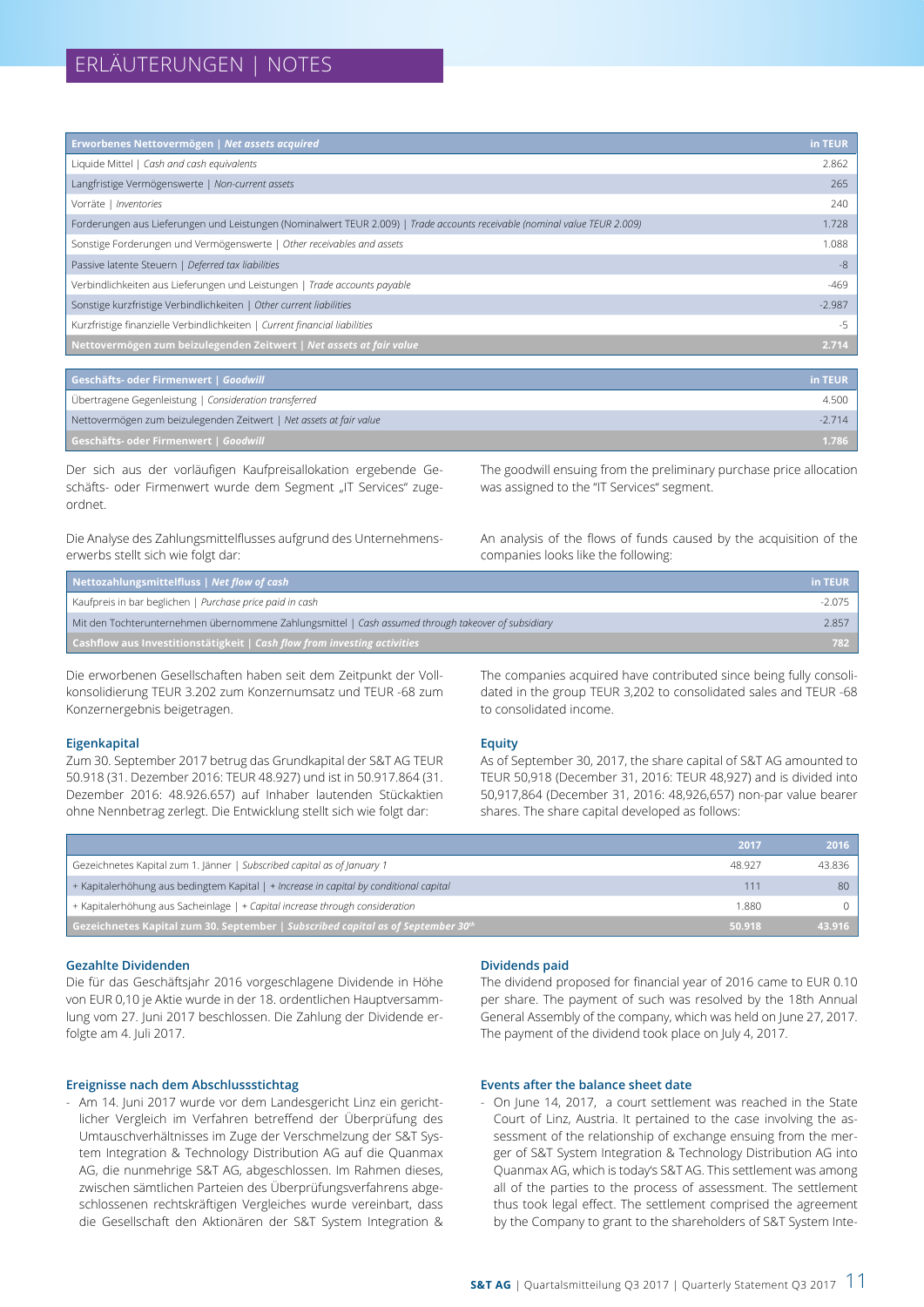Technology Distribution AG für jede am 12. Dezember 2012 gehaltene Aktie an der S&T System Integration & Technology Distribution AG anstelle von 1,295 Aktien der Gesellschaft nunmehr 1,30795 Aktien der S&T AG gewährt. Nach öffentlichem Aufruf gingen der S&T AG bis heute Erklärungen von ehemaligen anspruchsberechtigten Aktionären der S&T System Integration & Technology Distribution AG über die Lieferung von 100.521 neuen S&T AG Aktien zu. In Umsetzung dieses gerichtlichen Vergleiches hat der Vorstand der S&T AG mangels des Vorhandenseins eigener Aktien am 22. September 2017 beschlossen, das Grundkapital durch Ausgabe von 100.521 neuen, auf Inhaber lautenden Aktien, zu erhöhen. Die entsprechende Anmeldung zum Firmenbuch Linz erfolgte am 29. September 2017, die Eintragung der Kapitalerhöhung erfolgte am 6. Oktober 2017.

- Der Vorstand der S&T AG hat am 2. Mai 2017 den Beschluss gefasst, dass Grundkapital der S&T AG um bis zu 10.000.000 Aktien im Wege einer Sachkapitalerhöhung zu erhöhen. Der entsprechende Bericht des Vorstandes vom 8. September 2017 wurde im Amtsblatt der Wiener Zeitung sowie auf der Website der Gesellschaft veröffentlicht, wobei die Anzahl der neu zu schaffenden Aktien unter Berücksichtigung der am 29. Juli 2017 durchgeführten Sachkapitalerhöhung auf 7.861.319 reduziert wurde. Auf Basis dieses Berichtes fasste der Vorstand der S&T AG am 28. September 2017 den Beschluss, das Grundkapital der Gesellschaft unter Ausschluss des Bezugsrechts der bestehenden Aktionäre um 6.599.050 Aktien zu erhöhen. Zeichner der neuen Aktien ist ausschließlich die Small & Mid Cap Investmentbank AG, Barer Str. 7, 80333 München, Deutschland, die die neuen Aktien mit Verpflichtung übernimmt, diese den Aktionären der S&T Deutschland Holding AG für die Einlage von 39 S&T Deutschland Holding AG Aktien je 10 neue S&T AG zu liefern. Darüber hinaus wird den S&T Deutschland Holding AG Aktionären je neu gewährter S&T AG Aktie eine Zuzahlung von EUR 0,15 bezahlt. Die entsprechende Anmeldung zum Firmenbuch Linz erfolgte am 3. Oktober 2017, die Eintragung der Kapitalerhöhung erfolgte am 7. Oktober 2017.
- Der Vorstand der S&T AG hat am 27. Oktober 2017 den Grundsatzbeschluss gefasst, eine Erhöhung des Grundkapitals der Gesellschaft in Höhe von derzeit EUR 57.617.435 durch Ausgabe von insgesamt bis zu 5.761.743 Stück neuen, auf Inhaber lautenden stimmberechtigten Stückaktien, welche einem oder mehreren institutionellen Investoren gegen Bareinlage im Rahmen einer Privatplatzierung angeboten werden, zu prüfen. Das Bezugsrecht der Aktionäre würde ausgeschlossen sein, ein entsprechender Bericht über den Bezugsrechtsausschluss wurde am 28. Oktober 2017 im Amtsblatt der Wiener Zeitung sowie auf der Website der Gesellschaft veröffentlicht. Die tatsächliche Durchführung der Kapitalerhöhung, ein allfälliger Zeitpunkt der Aktienausgabe sowie die endgültigen Ausgabebedingungen einschließlich des Angebotspreises werden in einem oder mehreren weiteren Vorstandsbeschlüssen gefasst, die zum Zeitpunkt dieser Zwischenmitteilung noch nicht vorlagen.
- Der Vorstand der Kontron S&T AG hat am 30. Oktober 2017 die Durchführung eines Aktienrückkaufprogramms für alle verbliebenen Streubesitzaktionäre der nicht börsennotierten Kontron S&T AG beschlossen, die weder das im Zuge der Verschmelzung zu gewährende Barabfindungsangebot gewählt haben noch den Weg der Sacheinlage in Anspruch genommen haben. Das Angebot sieht den Erwerb von bis zu 2.184.589 Kontron S&T AG Aktien zum Preis von EUR 3,11 je Ak-

gration & Technology Distribution AG for each share held by them as of December 12, 2012 in S&T System Integration & Technology Distribution AG 1.30795 shares of the Company, instead of the previous 1.295 ones. The making of a public call resulted in S&T AG's having received as of this date of writing declarations from former, claims-entitled shareholders of S&T System Integration & Technology Distribution AG that require the supplying of 100,521 new S&T AG shares. To implement this court settlement, the Executive Board of S&T AG – in response to the lack of treasury shares – resolved on September 22, 2017, to increase the company's share capital by issuing 100,521 new non-par value bearer shares. The corresponding registration in the corporate registry of Linz, Austria took place on September 29, 2017. The entry of the capital increase was made on October 6, 2017.

- The Executive Board of S&T AG resolved on May 2, 2017, to increase the share capital of S&T AG by issuing up to 10,000,000 shares against consideration. The corresponding report of the Executive Board was published in the Wiener Zeitung and on the company's Website. The taking into account of the non-cash capital increase performed on July 29, 2017 led to the number of shares being created due to the capital increase against consideration's being reduced to 7,861,319. This report formed the basis for the resolution passed on September 28, 2017 by the Executive Board. The resolution foresees the share capital of the company's being increased by 6,599,050 shares. This is done under exclusion of the rights of subscription of extant shareholders. Sole subscriber of the new shares is to be Small & Mid Cap Investmentbank AG, Barer Str. 7, D-80333 Munich, Germany, which is assuming ownership of the shares – and of the obligation to supply them to the shareholders of S&T Deutschland Holding AG. This is to be for the latter's consignment of shares in S&T Deutschland Holding AG, with this being part of an exchange whose rate is to be 39 S&T Deutschland Holding AG shares for 10 new ones in S&T AG. Shareholders of S&T Deutschland Holding AG will receive a supplemental payment of EUR 0.15 for each new S&T AG share granted to them. The corresponding entry in the corporate registry of Linz, Austria, was applied for on October 3, 2017. The entry of the capital increase took place on October 7, 2017.
- On October 27, 2017, the Executive Board of S&T AG passed the resolution stipulating its performance of an assessment of an increase of the company's share capital from its current amount of EUR 57,617,435 by issuing up to 5,761,743 non-par value bearer shares possessing voting rights. These shares are to be offered to one or more institutional investors for cash. This is to take the form of a private placement. In such a case, the right of subscription of shareholders would be excluded. A corresponding report was published on October 28, 2017 in the Wiener Zeitung and on the website of the company. The actual carrying out of the capital increase, the selection of a time of issuance of shares, and, as well, the finalized conditions of such and price of offering are contained in one or more Executive Board resolutions. These were not available as of the time of the formulation of this interim report.
- The Executive Board of Kontron S&T AG passed on October 30, 2017, a resolution foreseeing the conducting of a shares repurchasing program. Affected by this were all shareholders – referred to as the "free float shareholders"- still holding shares of Kontron S&T AG who had not chosen to accept the cash compensation offered in conjunction with the merger, and who had also not opted to consign their shares for consideration. The offer foresees the acquisition of up to 2,184,589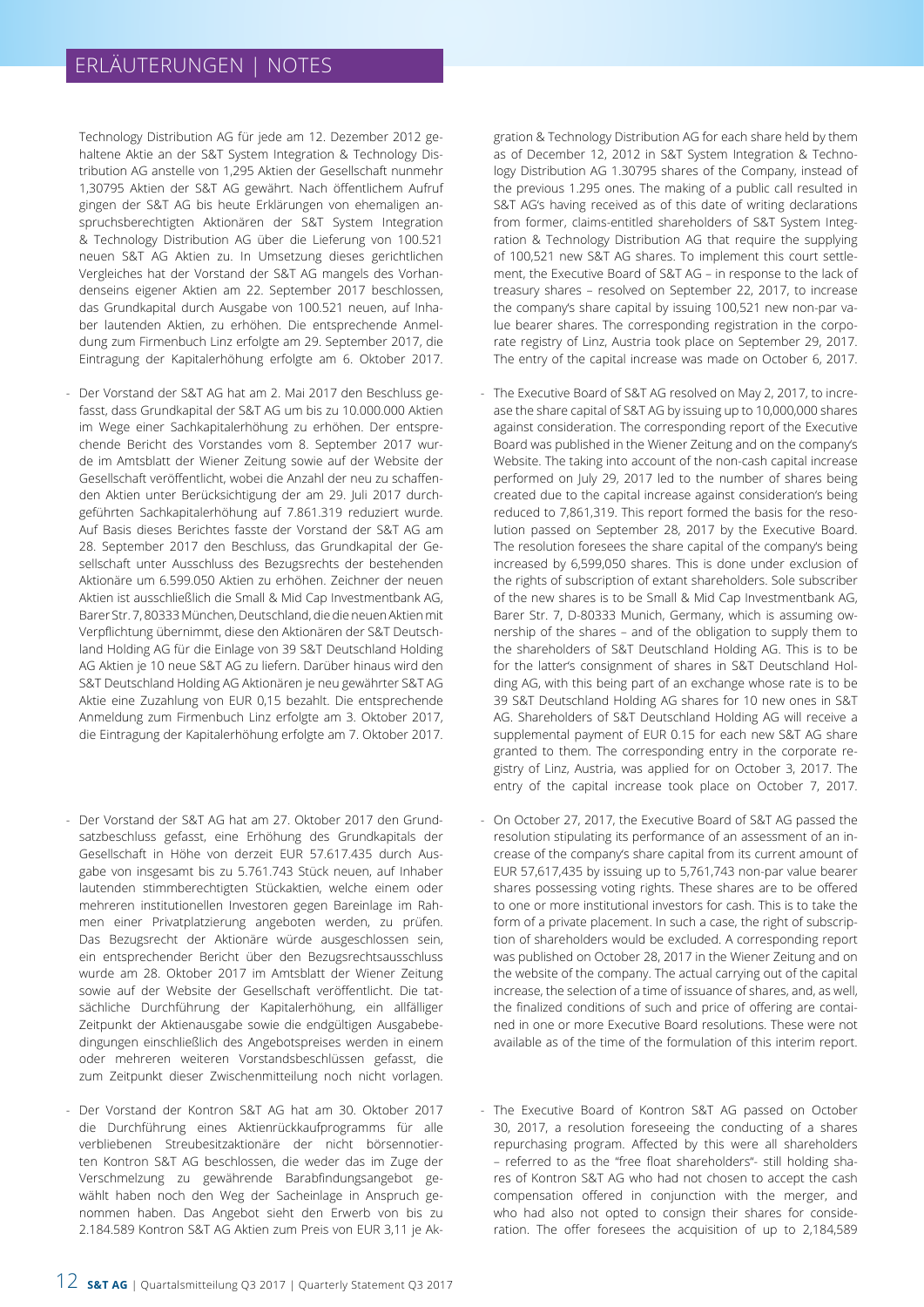# ERLÄUTERUNGEN | NOTES

tie vor und läuft vom 6. November 2017 bis 18. Dezember 2017.

- Die Kontron Europe GmbH und die Kontron UK Limited haben mit Wirkung zum 31. Oktober 2017 einen Kaufvertrag mit den Gesellschaftern der Industrial Computers Limited, Easthampnett, England, sowie der Industrial Computer France SAS, Sophie Anitpolis, Frankreich, betreffend des Erwerbes von je 100% der Geschäftsanteile unterfertigt, auf dessen Basis die S&T Gruppe ab 1. November 2017 wirtschaftlicher Eigentümer dieser zwei Gesellschaften wurde.

Linz, am 10. November 2017

Dipl. Ing. Hannes Niederhauser MMag. Richard Neuwirth Michael Jeske Carlos Queiroz Dr. Peter Sturz

Kontron S&T AG shares at a price of EUR 3.11 per share. The offer's term is from November 6, 2017, to December 18, 2017.

- Effective on October 31, 2017, Kontron Europe GmbH and Kontron UK Limited signed a contract of purchase with the shareholders of Industrial Computers Limited, Easthampnett, UK, and of Industrial Computer France SAS, Sophia Antipolis, France, for the acquisition of 100% of the shares of each company. This contract formed the basis for S&T Group to become business owner of these two companies on November 1, 2017.

Linz, November 10th, 2017

Dipl. Ing. Hannes Niederhauser MMag. Richard Neuwirth Michael Jeske Carlos Queiroz Dr. Peter Sturz